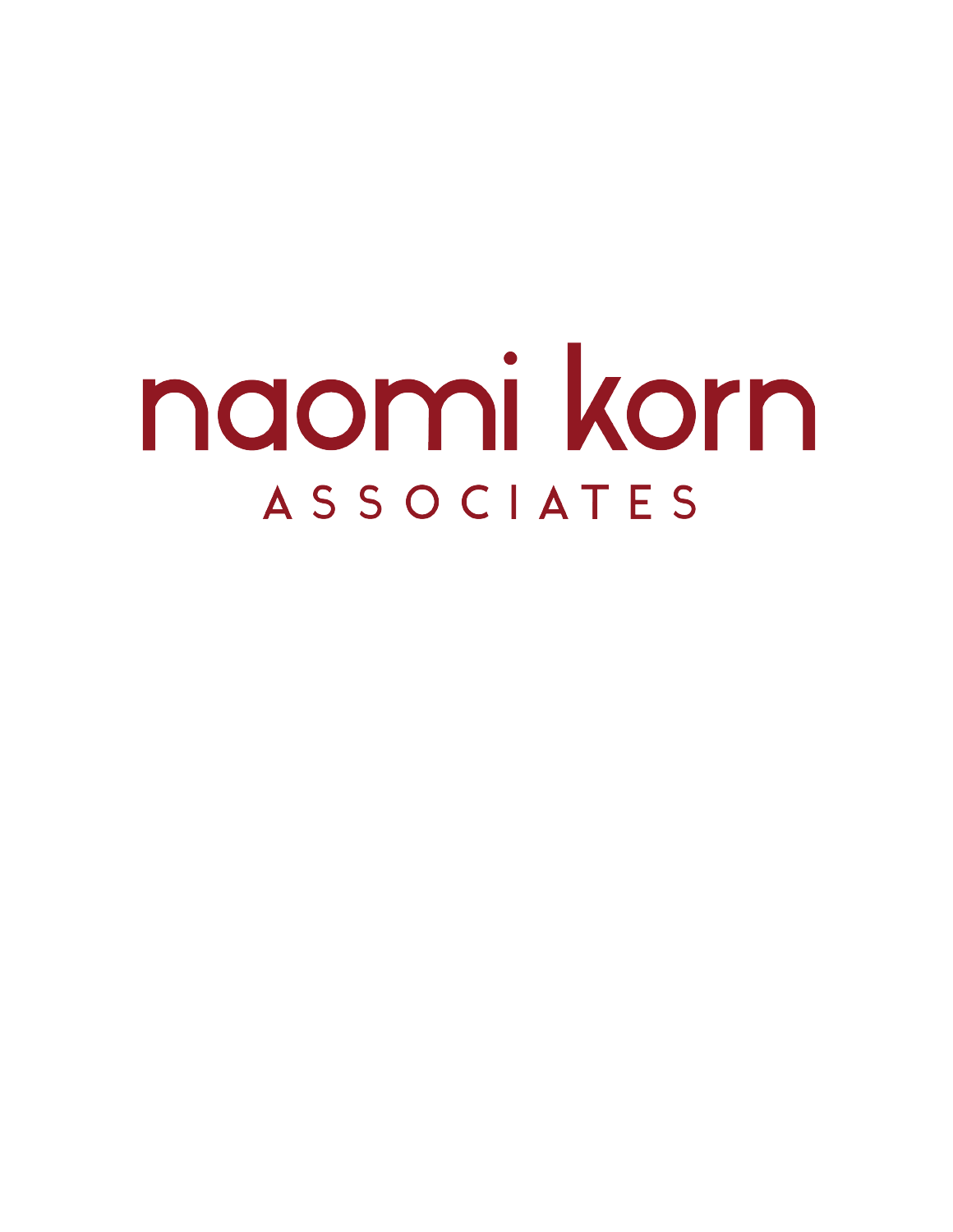1 4 APRIL 2022

# **Controlled Digital Lending Feasibility Report**



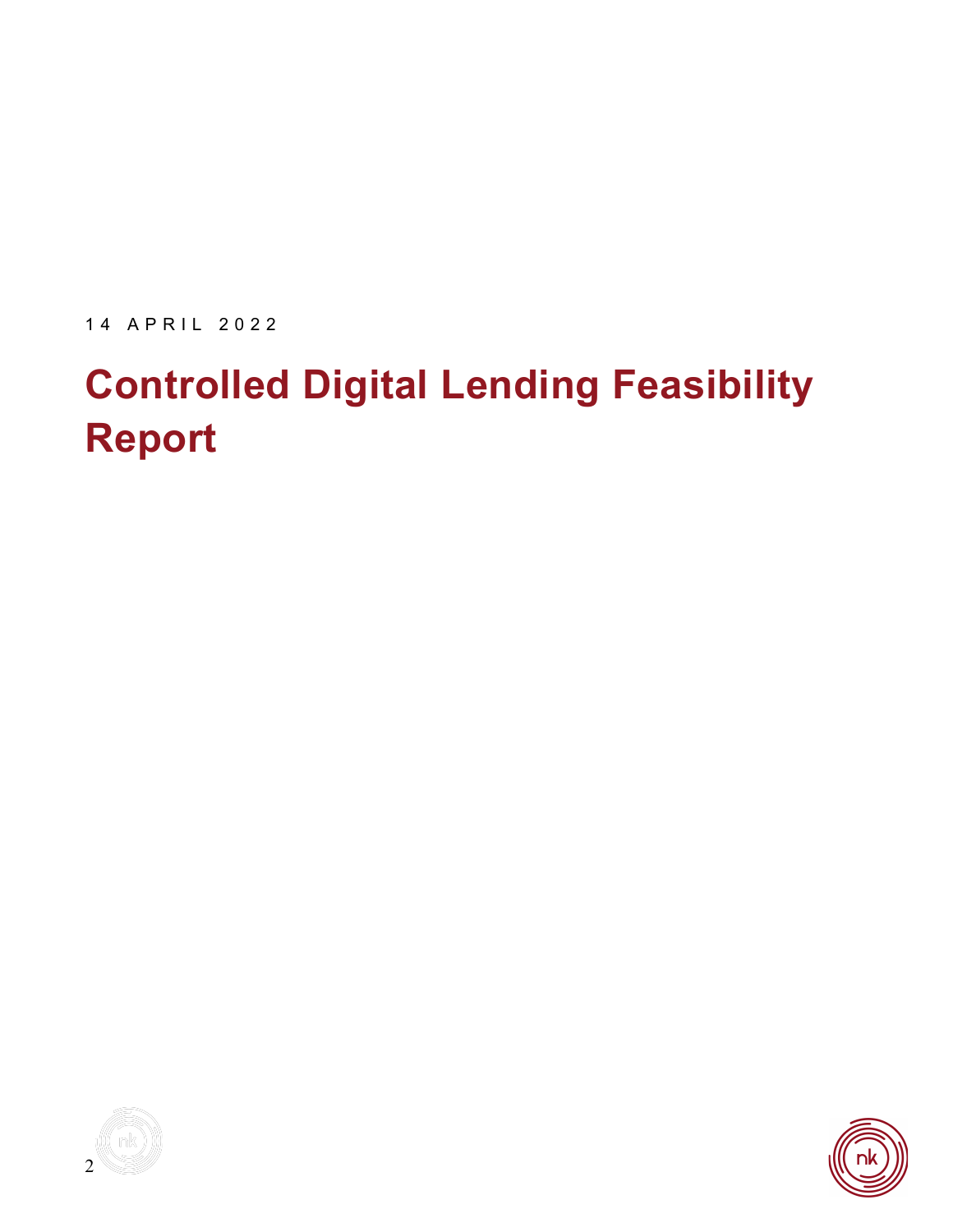THIS WORK WAS FUNDED BY KNOWLEDGE INTEGRATION



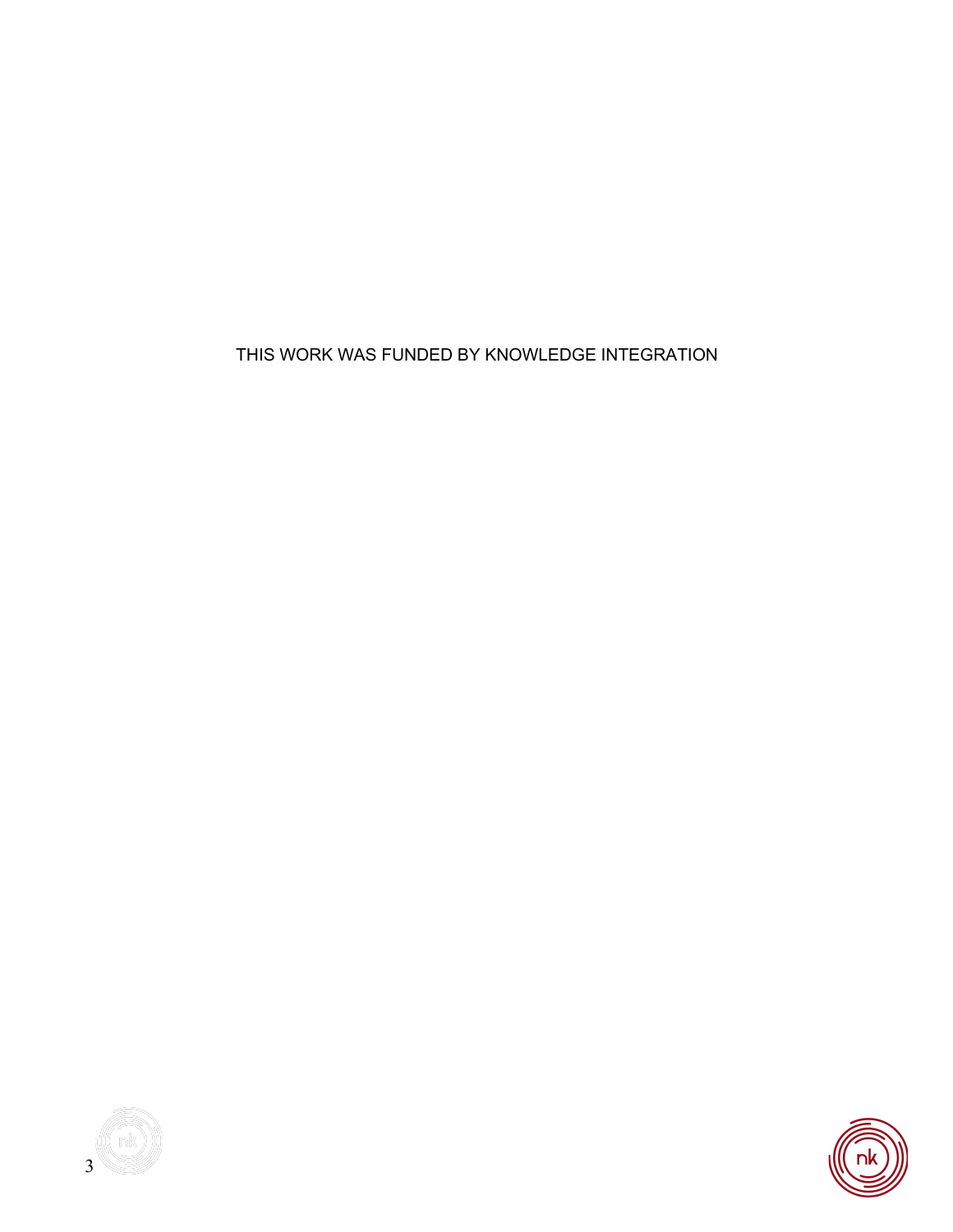The contents of this report are based on the assessment of Naomi Korn Associates and are intended as an overview of the broad issues rather than legal advice. To all extent possible, Naomi Korn Associates believes the contents of this report are accurate at the date to which the report was written However, if legal advice is required, the opinion of a suitably legally qualified professional should be sought.

| <b>Contents</b>                                                                               | Page no. |
|-----------------------------------------------------------------------------------------------|----------|
| 1. Executive Summary                                                                          | 5        |
| Introduction<br>2.                                                                            | 6        |
| 3. Digital Lending and Copyright Law in the UK                                                | 8        |
| 4. CDL in Other Jurisdictions                                                                 | 14       |
| 5. Overview of Copyright Issues and Risk Analysis for Controlled Digital<br>Lending in the UK | 19       |
| 6. Requirements for a CDL System                                                              | 24       |
| The Future of CDL<br>$7_{\scriptscriptstyle{\sim}}$                                           | 27       |
| 8. References                                                                                 | 29       |



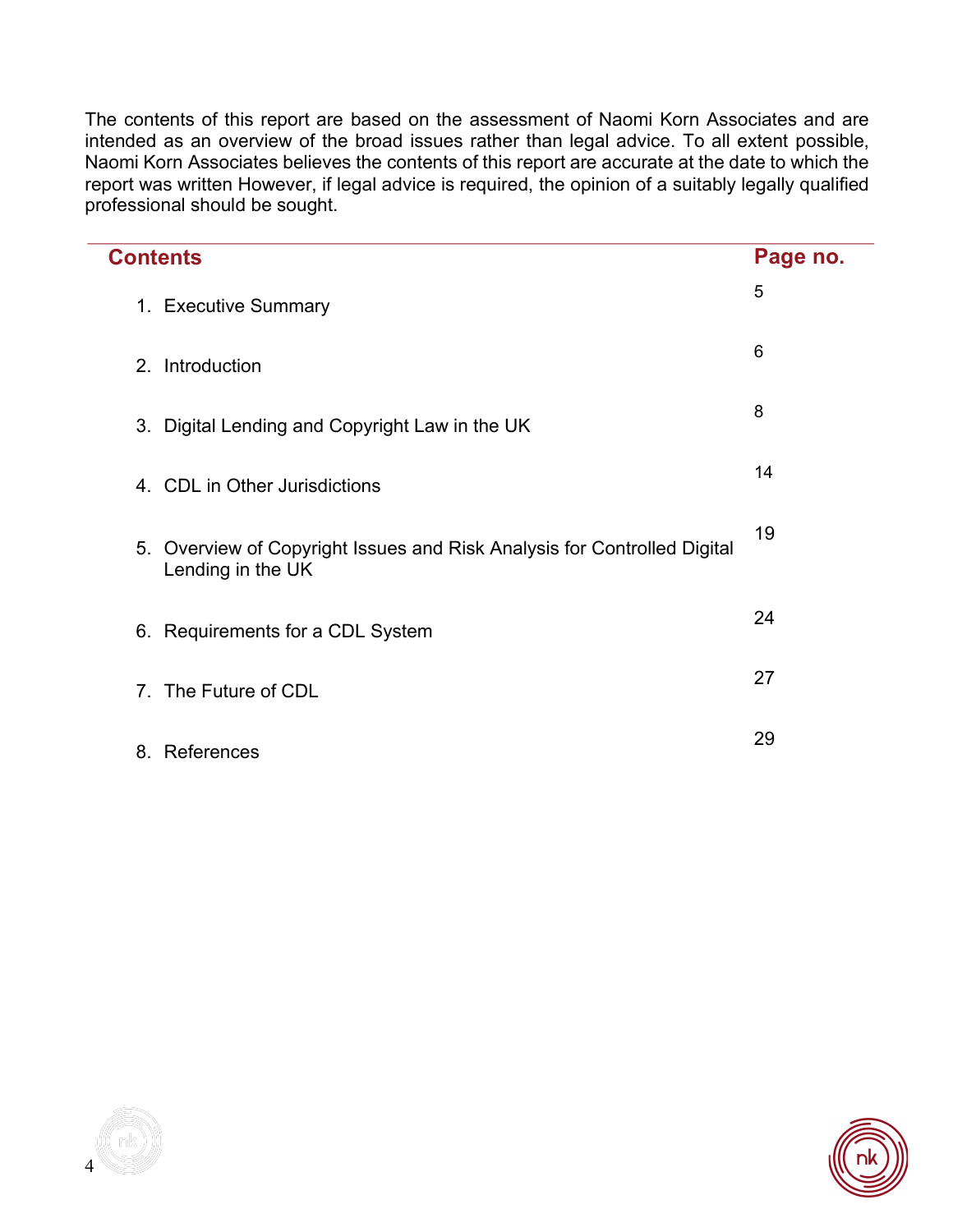### **1. Executive Summary**

Lending of digitised copies of library collections is controversial, with proponents and opponents disagreeing over whether digital lending is just an extension of a core library activity or whether it is different because it involves copying, with the potential for loss of control of use and income for rights holders. Controlled digital lending (CDL) is designed to address these rights holder concerns in the following ways.

- 1. The library must lawfully own a copy of the physical work that is digitised for lending purposes. It can destroy the physical copy as long as it keeps proof of ownership, but it must not re-sell or give away physical copies.
- 2. The library must not simultaneously lend more copies than it lawfully owns (it must maintain an "owned to loaned" ratio so the physical item must be made unavailable for loan).
- 3. The library must use technical protection measures (TPMs) to prevent unauthorised copying, sharing or manipulation of the digital copy. The loan must expire before it can be lent again and TPMs must be in place to prevent unauthorised use and use beyond the loan period.

Lending of copyright works is a restricted act under UK copyright law and in other legal jurisdictions. The legal bases for CDL in the UK are uncertain and current licensing schemes do not fully meet CDL needs. Although EU court case judgments indicate support for digital lending, further clarity is required. In the USA an ongoing court case against the Internet Archive may have a chilling effect on the rolling out of CDL. Therefore librarians need to make risk-based assessments considering factors such as copyright status or works and conditions of licence schemes and copyright exceptions. CDL software systems should facilitate legal and risk assessments and record decisions. They should store relevant documentation such as loan requester declarations and implement and enforce loan procedures that comply with CDL rules. There is growing demand internationally for the lending of digital copies of works to be treated in the same way as traditional library lending, but there is recognition that this will require further updating of current legal provisions to reflect current library user needs.



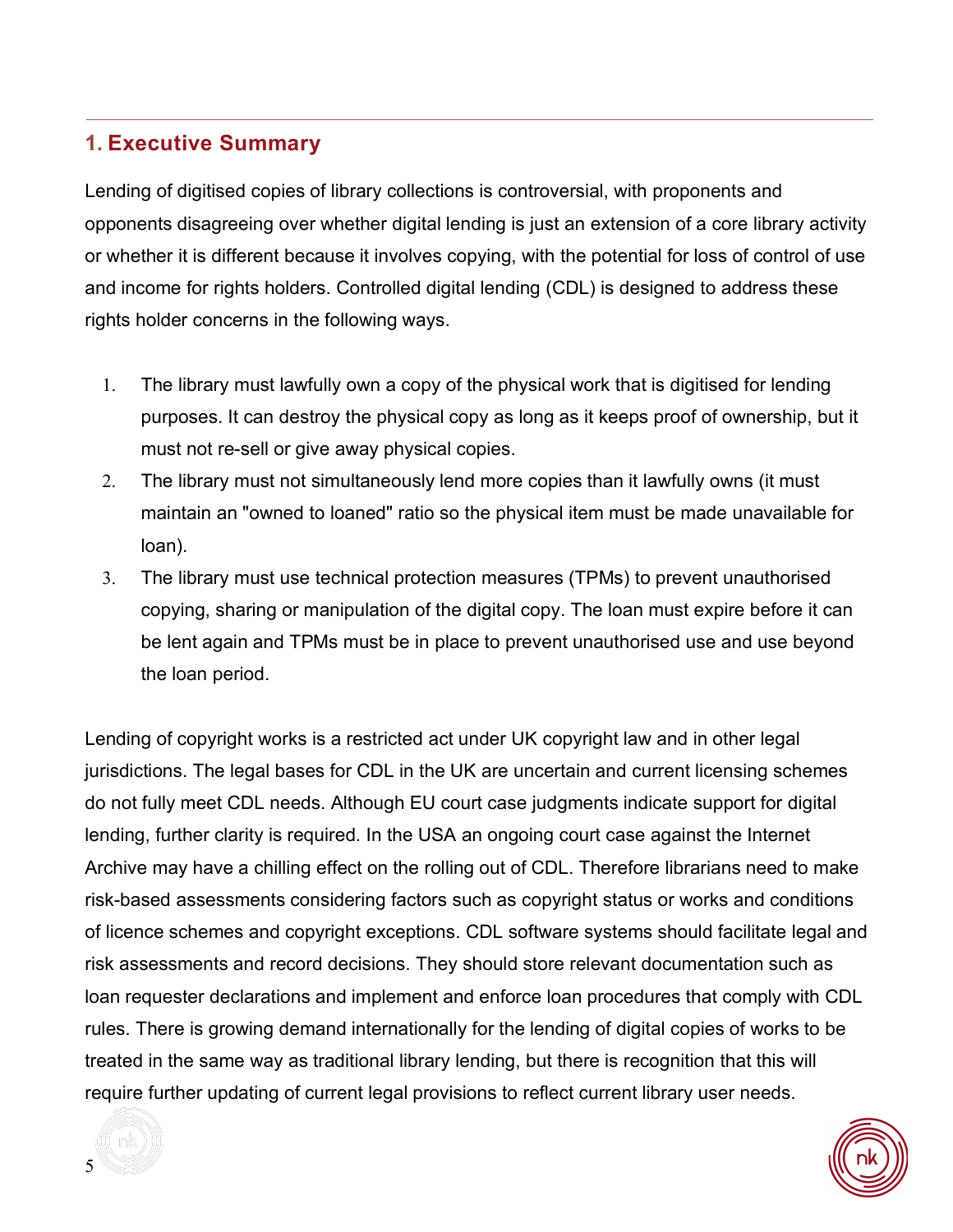# **2. Introduction**

Lending is a core activity in libraries and the scope of library lending has expanded as the types and formats of library materials have increased and changed over time. Libraries can provide licensed access to digital resources for their users. However, the market place currently does not fulfil user needs for digital access to the all the materials they need. Not all materials are in digital form and not all users can travel to a library to borrow physical items. Lending of digitised copies of library collections is controversial, with proponents and opponents disagreeing over whether digital lending is just an extension of a core library activity or whether it is different because it involves copying, with the potential for loss of control of use and income for rights holders.

The core objection of opponents of CDL is that it involves what they see as the creation of an initial unauthorised digital copy of a physical work and then making further unauthorised digital copies in the process of loaning the item to each borrower. There are also concerns over security of loaned copies and that even when the loan expires and the digital copies is returned there will be unauthorised copies in Web caches which can be still be used or further distributed.

Controlled digital lending (CDL) is designed to address these rights holder concerns in the following ways.

- 1. The library must lawfully own a copy of the physical work that is digitised for lending purposes. It can destroy the physical copy as long as it keeps proof of ownership, but it must not re-sell or give away physical copies.
- 2. The library must not simultaneously lend more copies than it lawfully owns (it must maintain an "owned to loaned" ratio so the physical item must be made unavailable for loan).



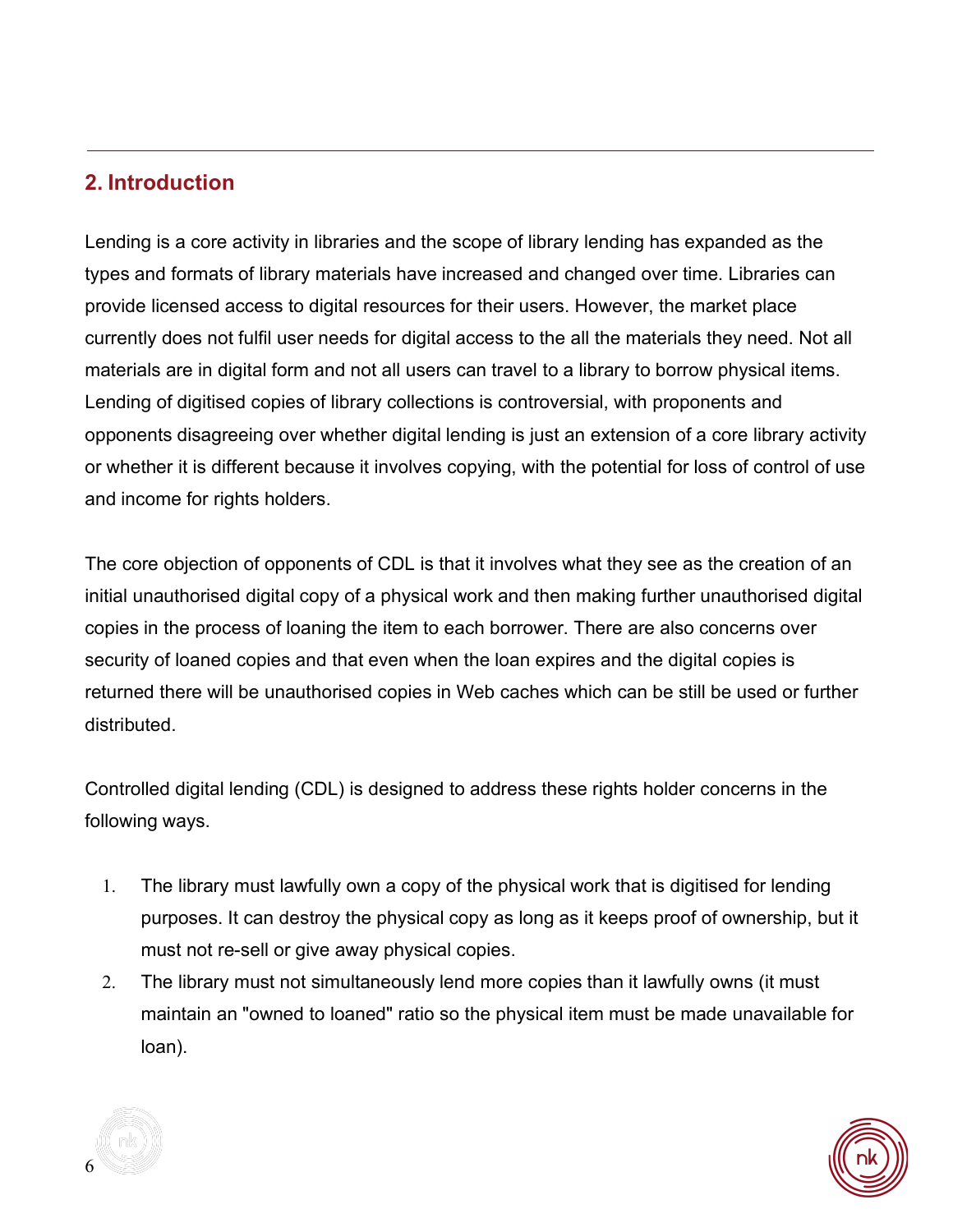3. The library must use technical protection measures (TPMs) to prevent unauthorised copying, sharing or manipulation of the digital copy. The loan must expire before it can be lent again and TPMs must be in place to prevent unauthorised use and use beyond the loan period.

The library catalogue record is usually amended to point the library user to the location of the digital copy. This approach has also been used in the case of preservation microform copies where physical copies are made inaccessible to library users.

The purpose of this report is to provide an overview of the legal position concerning CDL in the UK, including ILL. It will focus on whether the practice is lawful in the UK and if so, under which sections of the Copyright, Designs and Patents Act 1988, as amended (CDPA 1988). It also provides an overview of the difference between the legal positions in the UK and USA and comments on relevant legal developments in the EU. The report examines these legal provisions and comments on how they could be addressed in practice, including institutional risk management approaches and collective licensing schemes.

The key questions addressed in this report are

- Under what circumstances can a digital copy be lawfully "lent" by libraries?
- Under what circumstances can a digital copy be lawfully made or acquired for lending by libraries?

The report also considers which current or proposed digital lending practices are clearly legal and which are of uncertain legality but are low/moderate risk. The report makes recommendations for the possible functionality of a software system for digital lending with minimum risk of legal liability for UK library users or the software developer. The conclusion to this report considers future changes in the interpretation or the scope of current legal provisions to facilitate CDL.



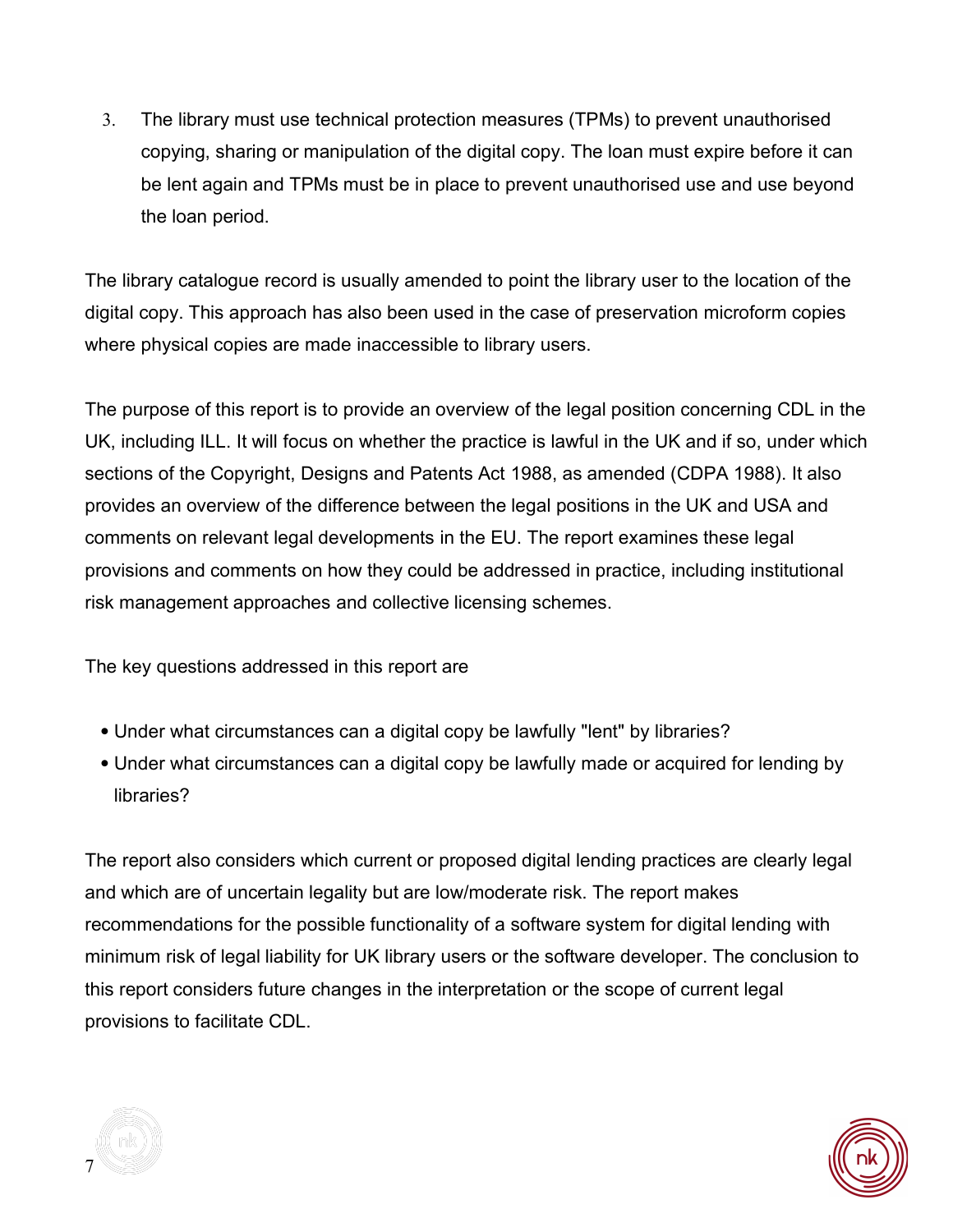# **3. Digital Library Lending and Copyright Law in the UK**

Lending of copyright works is a restricted act under UK copyright law. The law provides an exception that allows educational establishments (CDPA 1988, s. 36A) to lend copies of works. This does not necessarily mean that lending digitised copies is lawful as the provision does not define what "copies" means or whether digitised copies of copyright works already in collections can made and then loaned. Lending by public libraries is also provided for in copyright law (CDPA 1988, s. 40A) and is regulated by public lending right law (PLRA 1979, as amended by the Digital Economy Act 2017, s. 31). These provisions now include lending of ebooks and e-audiobooks, but with the provisos that the works have been lawfully acquired and that lending complies with any purchasing or licensing terms that apply. The PLR scheme remunerates rights holders and only licensed digital works are covered by this scheme.

As it is not clear whether UK legal provisions for library lending extend to digitised copies of works in library collections, consideration must be given to whether and how digitised copies can be lawfully made or otherwise acquired for lending purposes. There are a number of options which carry greater or lesser degrees of legal risk for CDL. Focusing exclusively on out of copyright material is at the low end of the risk scale. Digitising hard copies of works that are also already commercially available in digital form is a high risk activity and not an acceptable method for CDL as it amounts to market substitution. Other options for addressing copyright issues in digital lending include licensing schemes and permissive open licences. In the UK, there are also a number of exceptions to copyright that allow copying for a limited range of specified purposes. The following sections of this report examine the usefulness of these options, associated risks and their implications for the development of a CDL software system.



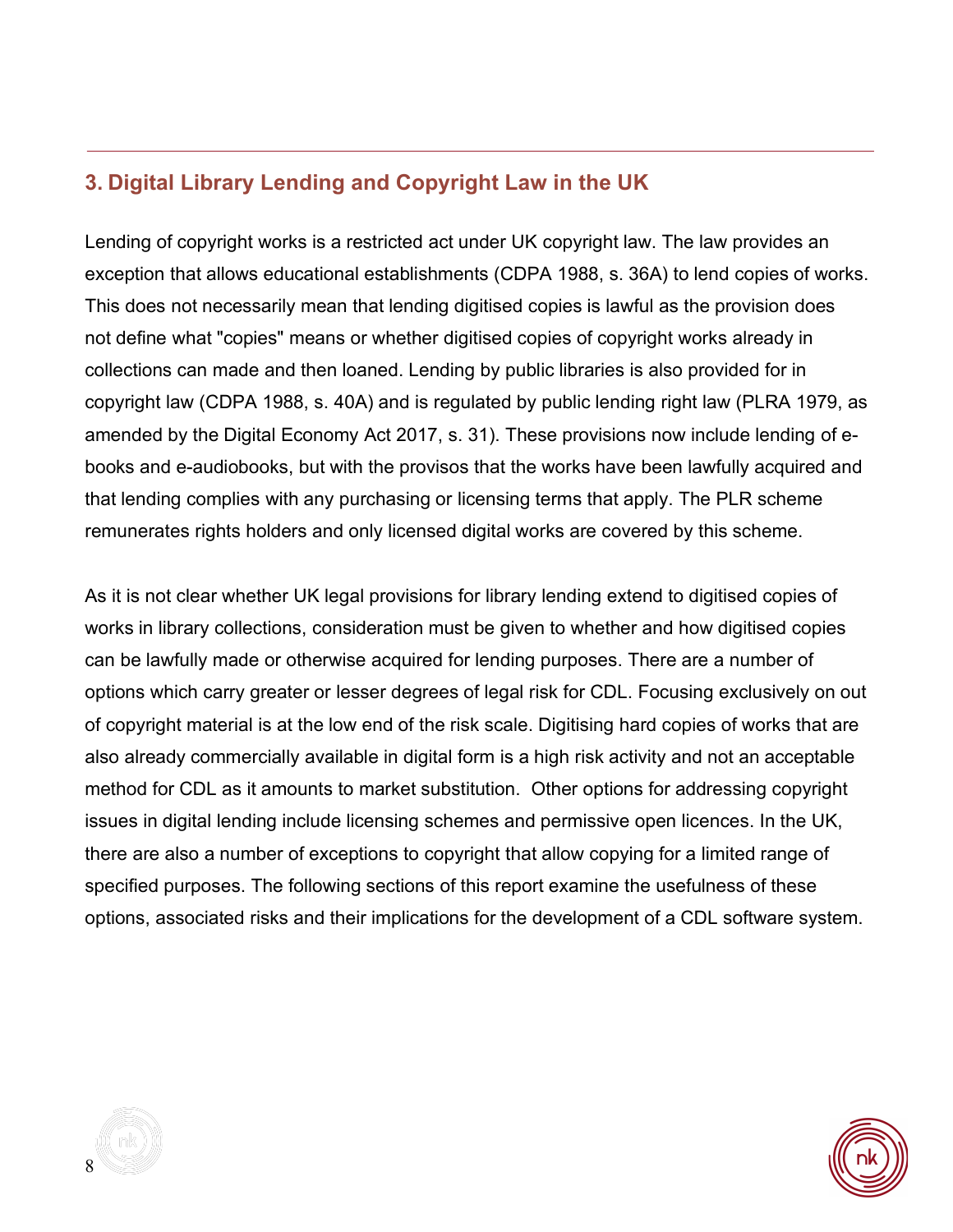#### Lawful Digitised Copies for Lending

#### *Out of Copyright Works*

Including only out of copyright works in CDL is a low risk activity as there will be no legal consequences, or at least no copyright-related consequences. Risk arises when it is not clear whether a work is out of copyright or not. A rule of thumb is that works published before the 20th century are out of copyright in the UK as copyright protection generally lasts for the life of the author(s) plus seventy years. Academic and research libraries, especially those in institutions with arts and humanities departments and/or with important special collections, may wish to lend copies of older works rather than relying on reference only access to their physical collections. Care would have to be taken with some unpublished works which will remain in copyright in the UK until the end of the year 2039.

However, it is likely that most libraries will have demand for digital access to 20th and 21st century works that do not exist in digital form. There may be no commercial interest from publishers and some 20th century works may be out-of-commerce altogether. This does not necessarily mean that rights holders will not object to CDL of these works as they might be planning to market some of these works commercially in the near future. Another issue with 20th century works is that increasingly complex forms of work developed with multiple rights owners. Libraries with users interested in audiovisual works, for example, will potentially be dealing with complex rights issues when assessing the copyright status of works they wish to lend digitally. Works published in the first half of the 20th century are more likely to be out of copyright so the risk of any legal actions arising from digital lending is low to medium. However, works published later in the 20th century present a higher risk. So libraries will have balance user demand for late 20th century works with the complexity and potential expense involved in discovering the copyright status of work. and securing the necessary rights to digitise and lend these works.



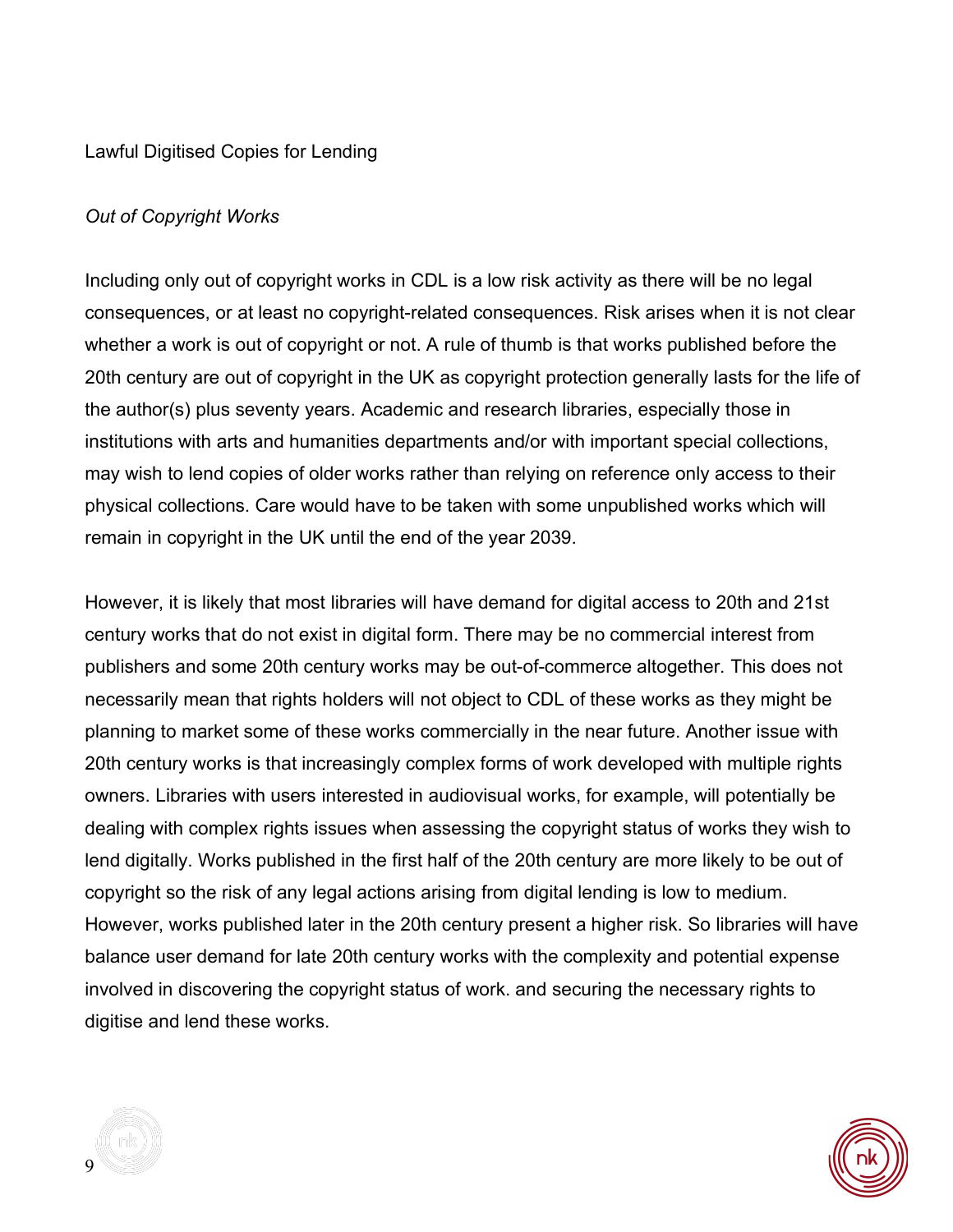#### *Licensing Approaches*

Identifying rights holders and negotiating bespoke licences for digital lending on other than a small scale is likely to be beyond the resources of most UK libraries. Licensing options are already available to libraries through reproduction rights organisations (RROs). The options cover the range of copyright works available in academic libraries, although different formats are licensed by different RROs. The question is whether existing licences address the requirements of controlled library lending either in their current forms and, if not, what modifications to such licences would be required.

In the UK, the RRO licensing schemes most relevant to libraries and controlled digital lending are the Copyright Licensing Agency (CLA) licences covering literary works for different library sectors, including higher education (HE). However, the scope of the HE licence would not allow the lending of digitised copies of whole works. It does allow scanning of extracts of works, for example a chapter of a book or an article from a periodical. A second extract from the same work can be copied through a separate pay-as-you-go CLA service. The scanned copies can be accessed and printed or downloaded by students or staff. Digital copies can be scanned in the higher education institutions (HEIs) or be lawfully acquired from the CLA's Digital Content store. The CLA Higher Education Licence is for on-campus and distance learning students. HEIs can also include students enrolled in overseas campuses through the CLA's Optional Coverage for Overseas Campus-Based Students scheme.

Another approach to licensing which is particularly relevant to academic and research libraries is open licensing. Open licensing is increasing used for academic and scholarly publications to make works available on terms that are more permissive than is generally the case in the publishing industry. In addition these works are made available in digital form. If the trend toward open licensing continues, the copyright issues with digitally lending recent publications are likely to diminish over time. Open licences, such as those provided by Creative Commons (CC), are not just applied to literary works; they are also used for other categories for copyright



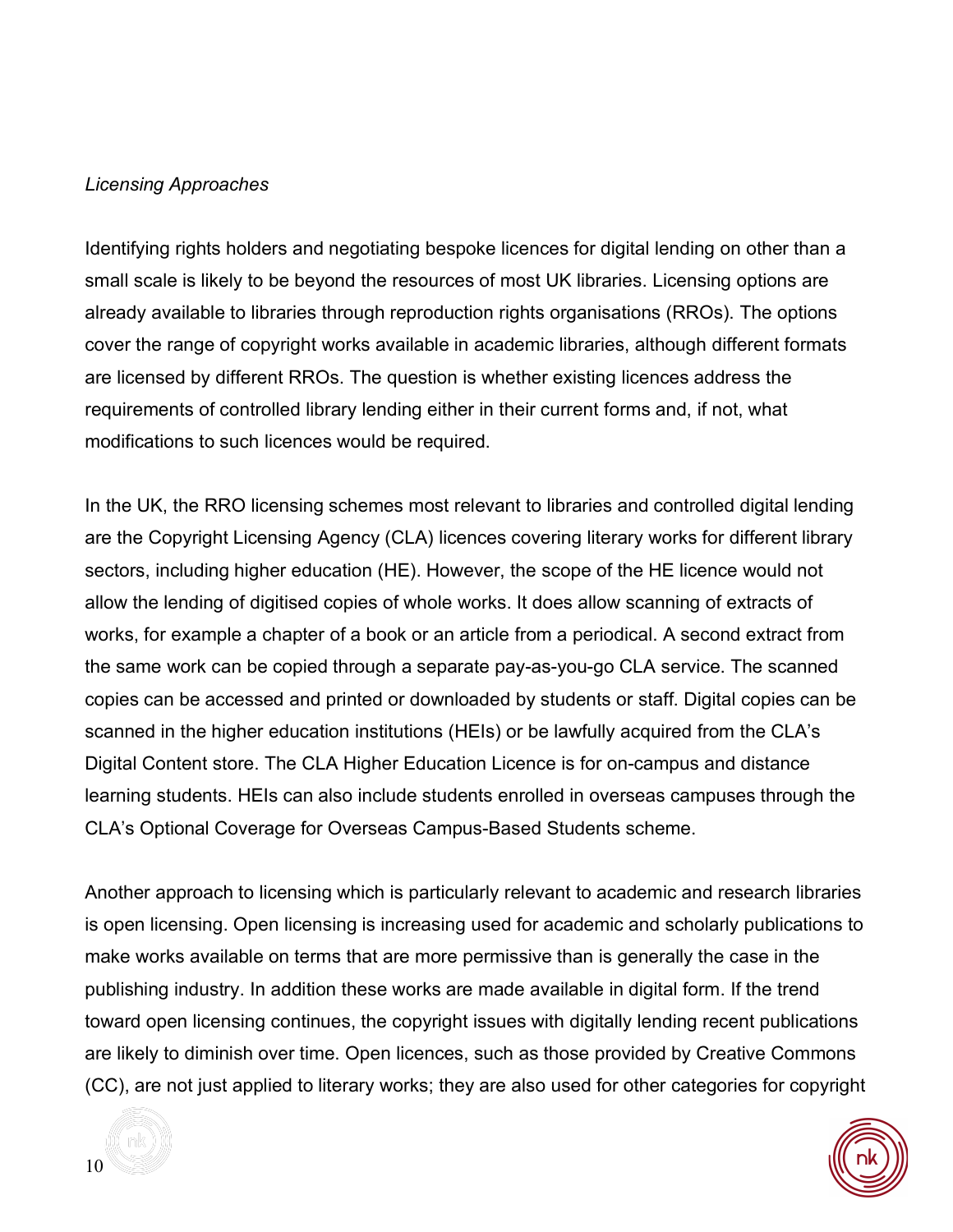works. CC licences are created in machine as well as human-readable form so it should a relatively simple task to check a licence and identify whether CDL is permitted. In fact, most CC licensed works can be made available without all the controls required by CDL, as long as the creator of the work is acknowledged. Only the stricter Creative Commons (CC-BY ND and CC-BY NC ND)<sup>1</sup> licences would prevent further sharing or changing works by library users.

Since the UK left the European Union, the orphan works exception that was introduced through EU law no longer applies. The term orphan work means that the rights holder is not known or cannot be traced, so permission to copy cannot be obtained. The UK has a licensing scheme for orphan works for both commercial and non-commercial use. This scheme allows licencees to digitise and make available orphan works online and use them for educational purposes. Lending is not explicitly mentioned as a use under this licence. The licences are not available for mass digitisation and must be renewed after seven years. So, this licence is not appropriate for digital lending and libraries would need to rely on copyright exceptions for lending digitised orphan works.

#### *Copyright Exceptions*

UK copyright law (Copyright, Designs and Patents Act 1988, as amended) includes a number of exceptions to copyright for specific and limited purposes. The most relevant exceptions are the so-called library privilege exceptions. Fair dealing exceptions are less relevant to library lending but the exception for the making of temporary copies (CDPA 1988, s. 28A) is relevant to the process of making digital copies available to library users that rights holders care concerned about.

There is provision for copying and use of extracts of works by educational establishments (CDPA 1988, s. 36). This copying should be for the purpose of instruction for a noncommercial purpose only. This exception does not include broadcasts or stand-alone artistic works and it does not apply if a licensing scheme already exists. So, it would only cover works

 $1$  CC refers to Creative Commons, BY to the requirement to acknowledge the creator of a work, NC means no commercial use can be made of the work ND means no derivatives can be made of the work.



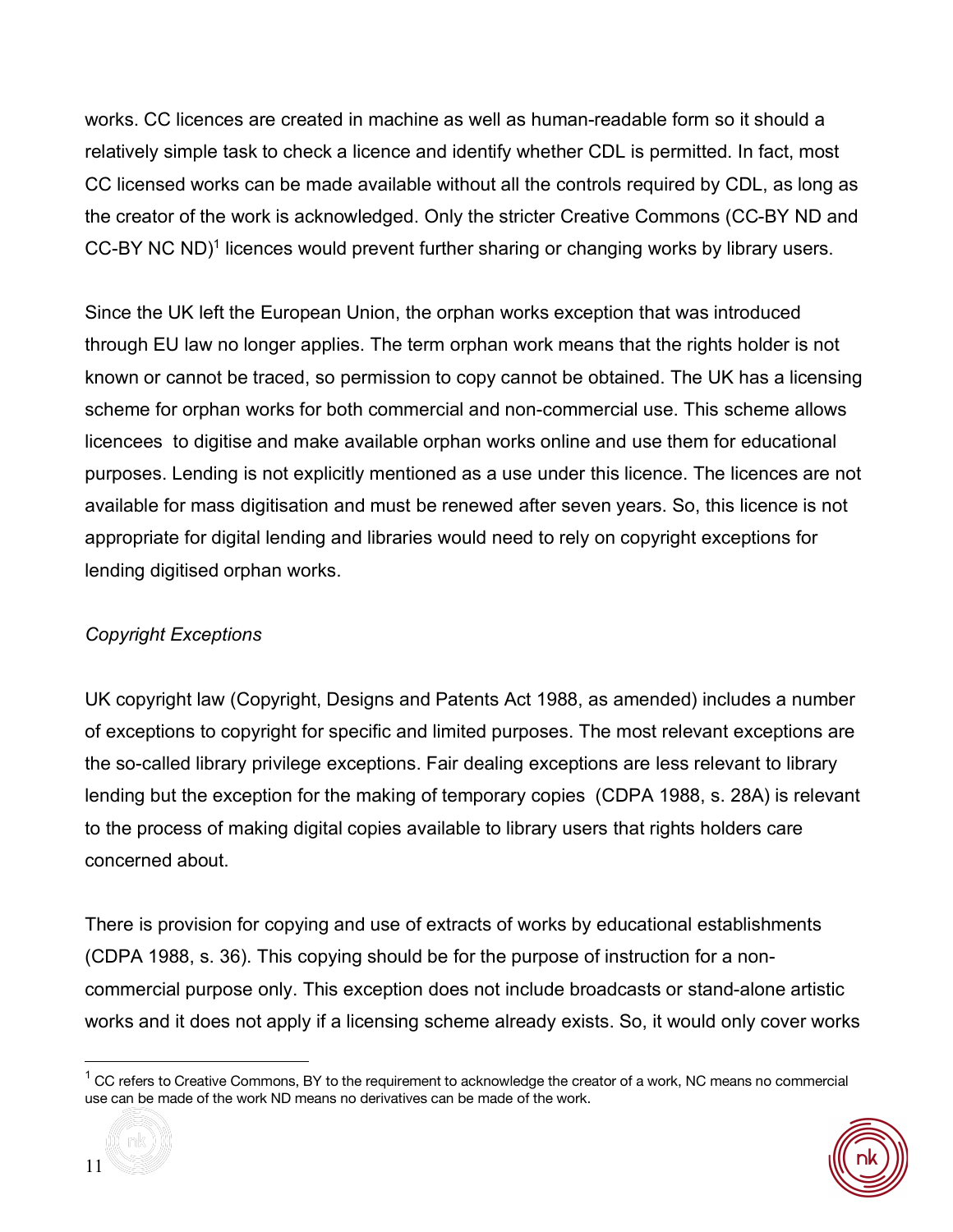not included in, for example, the CLA licensing licensing schemes. This exception is more restrictive than the CLA copying allowances as it only allows up to 5% of a work to be copied across the institution in any one year. As the exception is only for the purposes of instruction, it would not be relevant to lending works for research purposes.

Libraries and educational establishments can make works available through dedicated terminals (CDPA 1988, s. 40B). The provisos include that the copies can only be made available for research and private study and in compliance with purchase and licence terms. In the case of a digitised copy, there are no purchase and licence terms but the copy itself must be lawfully acquired. It could be assumed that a digitised copy of a lawfully acquired physical work would comply with this proviso since the aim is to provide digital access, but this is not certain. In addition, the term "dedicated terminal" implies access within library premises although such terminals could conceivably be located elsewhere. Although this legal provision allows digital access, it seems more akin to "on the spot reference use", which is excluded from the definition of lending in copyright law (CDPA 1988, 18A). So this exception may be of some, but limited, use for CDL.

Other copyright exceptions allow copying by librarians for certain purposes. Librarians may make single copies of items to supply to other, non-profit, libraries (CDPA 1988, s. 41). Items can be copied in whole or in part in response to a request from another library without infringing copyright. There is a proviso in that the librarian making the copy should not know, or be able to reasonably find out, how to contact the rights holder to authorise making the copy. If the copy could be made in digital form the receiving library could potentially have a lawfully acquired copy. There is no explicit statement of what the receiving library can or cannot do with their copy, so this exception could potentially be used for lending by that library.

Librarians can make copies of works to replace damaged or lost copies in their own or other, non-profit, libraries. This provision only covers works that are not loaned to library users, that is reference only, not publicly available or only loaned to other institutions. The aim of this exception is preservation rather than increasing access. This suggests that the copy should



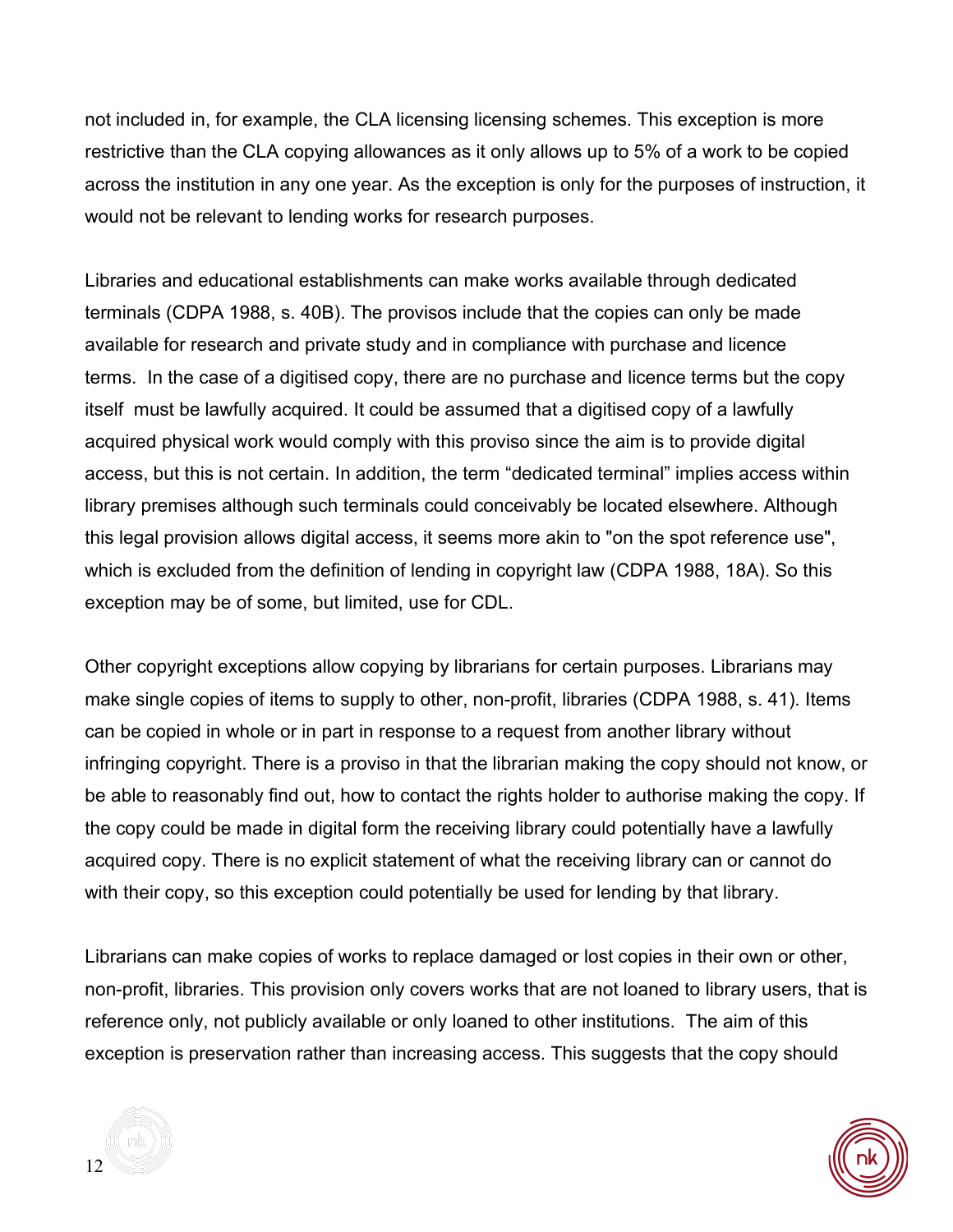not be used for loan purposes in either institution as it would be inconsistent with the purpose of the exception (CDPA 1988, s. 42).

Librarians can make single copies of a reasonable part of published works for requesters CDPA 1988, s. 42A). What is reasonable is not defined, however the law allows librarians to make a single copy of the whole of an unpublished work, unless this has been prohibited by the rights owner and the librarian knows or should have known this to be the case (CDPA 1988, s. 43). The requester must sign a declaration confirming that they are not aware of copies being made for anyone else at the time. This exception is not a good basis for lending because although only one copy can be made for one person at the same time, as is the case for loan items, the requester keeps the item. It is not a loan.

Copies of the whole or substantial parts of copyright works can be made for certain purposes under fair dealing exceptions to copyright. While all of the purposes are potentially relevant to library users, none of them are relevant to library lending. It is unlikely fair dealing exceptions would provide a basis for the requirements of CDL in the UK.

#### *CDL and Inter-Library Lending*

There is a difference between inter-library lending (ILL) and document supply. In the case of document supply, the requester keeps the supplied copy whereas loans are returned to the supplying library. It is made clear in UK copyright law that lending between libraries is not covered by the use of the term "lending" in this legislation (CDPA, s. 18A(2)(b)). So the interlibrary loan system in the UK relies on the library privilege exceptions. There is a view that it is possible to lend works from digital collections because in UK copyright law exceptions to copyright cannot be over-ridden by contract (see, for example CDPA 1988, s. 41 (5)). The restrictions of the library privilege exceptions would still apply.



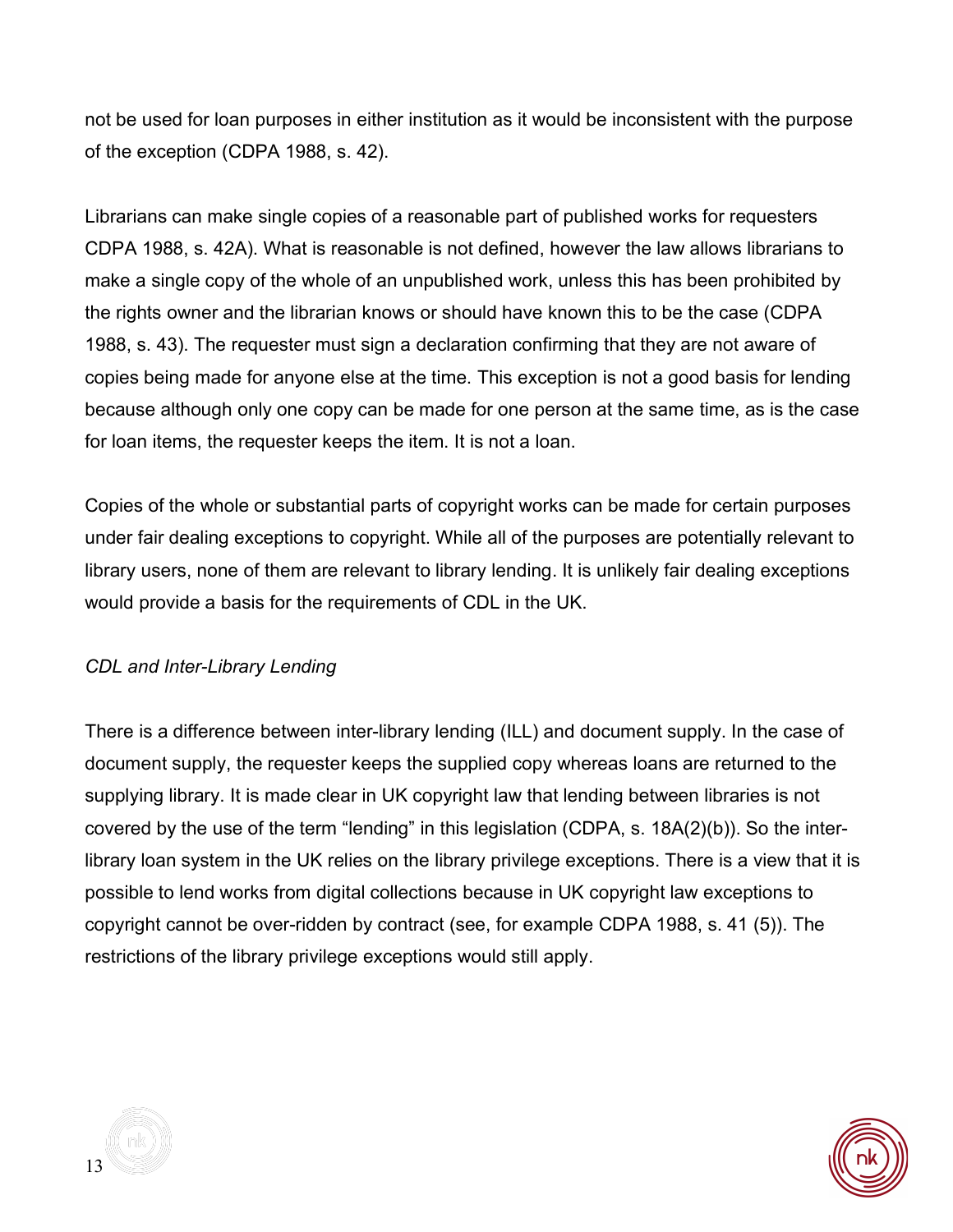## **4. CDL in Other Jurisdictions**

#### *United States of America*

Libraries in the USA have recently begun adopting CDL. Where digital copies already exist (by virtue of earlier digitisation efforts by, for example, the Internet Archive), CDL may involve repurposing existing scans for lending. However, US copyright law gives rights holders a number of exclusive rights, including the right to make and publicly distribute copies of their work. Section 108 of the US Copyright Act 1976, gives librarians the right to make a single copy of works in their possession, subject to certain limitations. While the law also grants some other exceptions for libraries (that enable them to, for example, lend materials to users and other libraries and make copies of deteriorating and damaged works under limited circumstances,) it is not clear that CDL falls within these exceptions.

Opposition to CDL unsurprisingly comes from authors, publishers, and associations and guilds that represent the interests of writers and distributors. They claim that it puts important revenue streams, such as royalties from book sales, at risk. Opponents also argue that CDL impacts book sales due to libraries no longer acquiring new copies to replace lost or damaged items. One final complaint against CDL is related to the ease through which users can discover and check out digitised items online. Taking into account the time and effort needed to borrow items, opponents of CDL claim that lending of digital copies via the Web is more likely to replace sales or licences of e-books than is availability of physical books in a library to replace sales of those books.

Proponents of CDL make two arguments for its legality under current US copyright law. Firstly, it is legal because it is like lending physical works under the concept of "first sale", i.e., once you have sold something to a third party, you have no say on whether that third party can pass it on to someone else. Secondly, it is permitted under fair use, which is the main US copyright



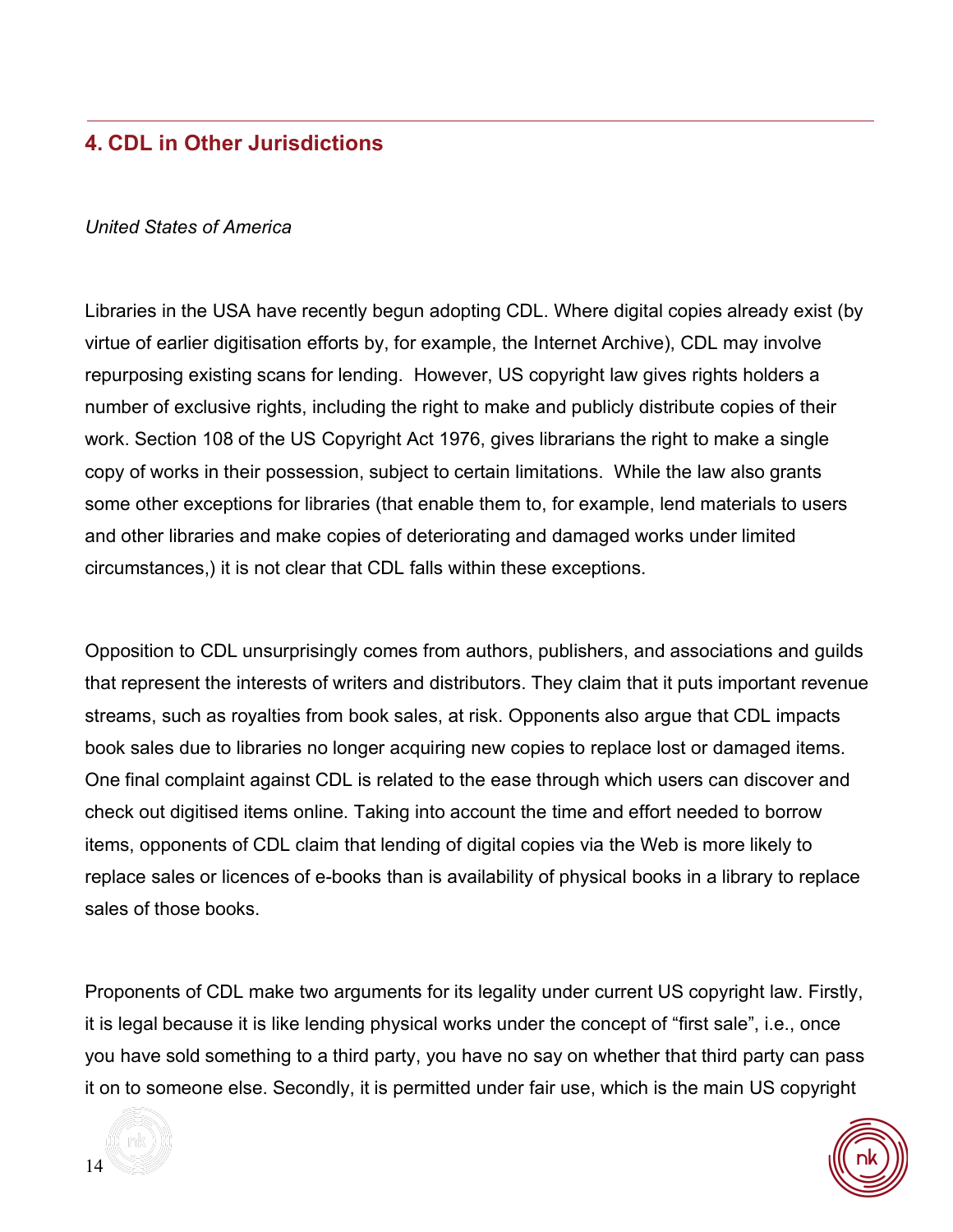exception that is relevant. Fair use enables members of the public to make certain kinds of uses of protected works without permission of rights holders (17 U.S.C. 107). Proponents of CDL argue that it is for not for profit educational purposes and does not cause market harm because no more digital copies are lent than the original number of physical copies purchased. All of this is explained in **WWW.CONTROLLEDDIGITALLENDING.ORG/STATEMENT**, which argues that as long as access to the original physical copies is disabled any time the digital copy is checked out, and the library ensures TPMs are in place to restrict what users can do with the item, then the CDL is legal.

In the key case alleging copyright infringement by the Internet Archive, a group of publishers submitted a complaint to a US District Court in 2020. A portion of the complaint focused on CDL. According to the plaintiffs, CDL is no more than "a manufactured legal paradigm, conceived by the Internet Archive, to cast aside well-established copyright jurisprudence" (Complaint, para. 73). The complainants alleged that the Internet Archive was reproducing, distributing, displaying, and performing copyrighted materials, and they requested damages (up to \$150,000 per instance of willful infringement), an injunction, and the destruction of the digitised materials. As a result of the case, the Internet Archive suspended the activities complained of, but the case is still on-going. We should therefore not assume that traditional libraries will have the same decision made against them.

Some of the permitted fair uses include comment, criticism, quoting in a news report, research and other educational uses, and parody. US courts analyse cases brought to them using using a four-factor test that attempts to balance the purpose of the use, the nature of the original work, how substantial the use was, and the effect of the use on the market for the original. In the last couple of decades, virtually all fair use cases focus on whether or not the secondary use was "transformative". A transformative use "does something more than repackage or republish the original copyrighted work. The inquiry is whether the work 'adds something new, with a further purpose or different character, altering the first with new expression, meaning, or message …'." (Authors Guild v. HathiTrust), quoting Campbell v. Acuff-Rose. In the recent case of Authors Guild v. HathiTrust, it was held that the mass digitisation of entire in-copyright



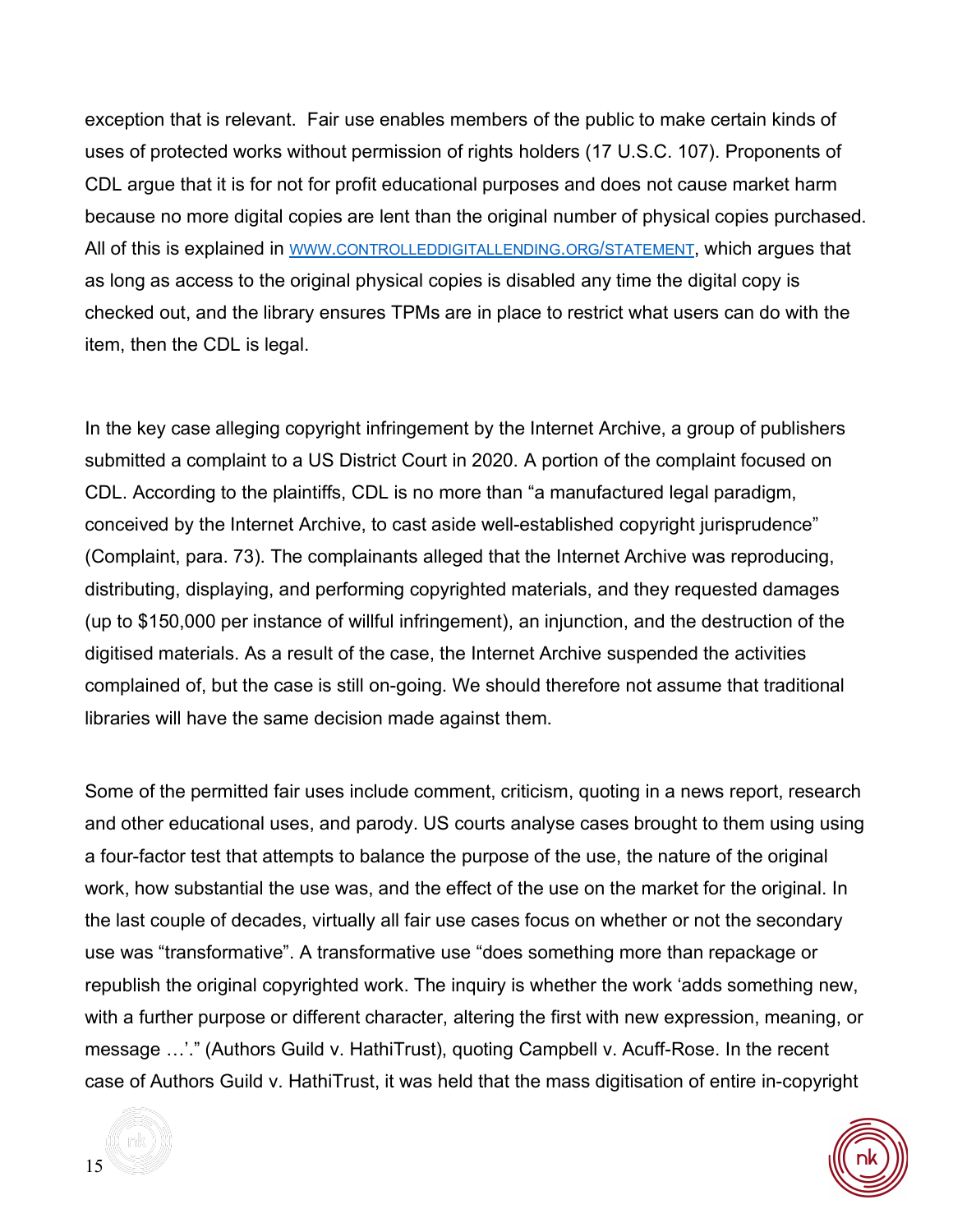works contained in libraries' holdings was a transformative fair use when the scans were used to facilitate search, enable text-mining, and provide access to visually-impaired persons. In an earlier decision in the 5<sup>th</sup> Circuit, that court held that creating copies of entire research articles for research purposes was not a fair use: the institutional, systematic, archival multiplication of copies is not transformative, particularly where a market for the original, in this case a licensing regime for individual articles, is available (American Geophysical Union v. Texaco). Taken together, these cases suggest that CDL may be a fair use when it is done to promote nonconsumptive uses, but making copies for consumptive uses such as reading may not fall under the fair use exemption unless a compelling case can be made that the uses are transformative.

CDL was not anticipated by US lawmakers. The US Copyright Office is well aware that s. 108 relating to libraries is out of date, has stated it wishes to update it, and issued a discussion document on updating its law (HTTPS://WWW.COPYRIGHT.GOV/POLICY/SECTION108/DISCUSSION-DOCUMENT.PDF) in 2017, but it seems no progress has been made since then. US libraries are currently permitted to make and distribute copies for library purposes such as replacement and preservation, and at the request of library users for private study, scholarship, and research. To qualify for the exemptions, libraries must be open to the public or accessible to researchers in a specialised field, the copying must not be motivated, directly or indirectly, by commercial advantage, and a notice must be given that the copied work is protected by copyright. Of particular note, libraries are restricted from distributing digital copies "outside the premises of the library" (17 U.S.C. 108(b)(2)) and "systematic reproduction or distribution" of copies made at the request of users for private study, scholarship, or research is expressly prohibited (17 U.S.C. 108 (g)(2)). While the emphasis against systemic reproduction and distribution arrangements, particularly those occurring "outside the premises of the library" would seem to be against CDL, this might be assuaged by the controlled nature of these activities. Nonetheless, CDL in the USA raise a legitimate risk of liability to participating libraries and consortia.



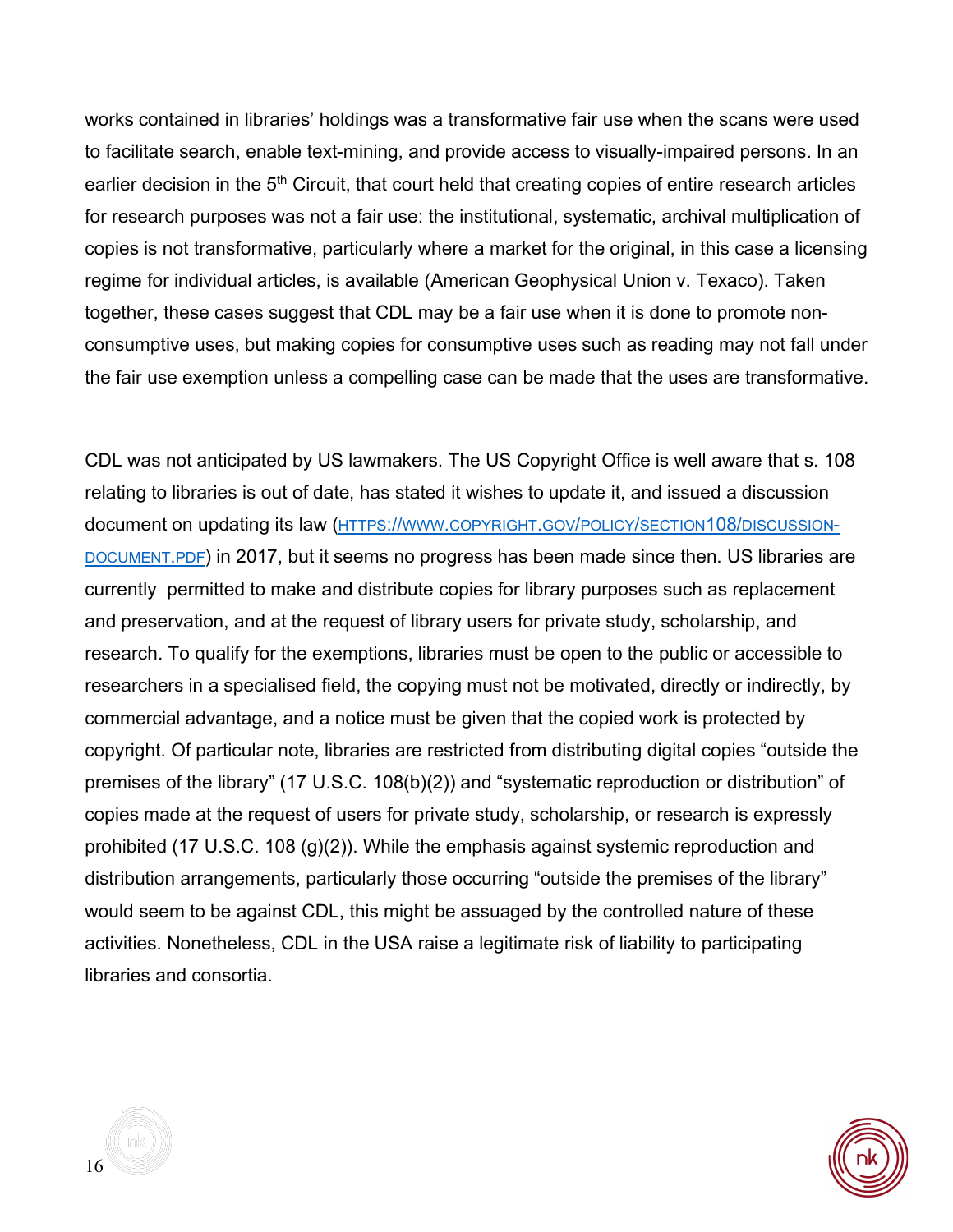#### *European Union*

There have been just a few significant EU court cases that are relevant to CDL and digital ILL. An important case was VOB and Stichting Leenrecht (Case C-174/15 Vereniging Openbare Bibliotheken v Stichting Leenrecht)., decided by the ECJ in 2016. This revolved around the legal definition of "lending" and what libraries can do when lending items in their possession to their users. VOB (the Netherlands Association of Public Libraries) asked for a clarification of the law to see whether this permitted lending could also apply to the lending of e-books. The local courts decided the answer was "yes". The Dutch Public Lending Right Office (Stichting Leenrecht) asked that this preliminary decision be referred to the Court of Justice of the European Union (CJEU). So this case was not one organisation suing another for alleged infringement, but rather both parties asking for clarification of the EU Rental and Lending Rights Directive (Directive 92/100/EC) from the CJEU. The CJEU concluded that the Directive did indeed permit the lending of e-books, subject to certain limitations. These limitations were: that authors are guaranteed some renumeration for such lending; and that the number of simultaneous acts of lending should be no more than the number of lawfully acquired e-books held by the library. It also concluded that the e-books acquired must have been under first sale doctrine or by some other lawful transfer of ownership. In other words, e-books can be treated by libraries as if they were physical books.

There are implications arising from this case. It concerned public libraries, but nothing in the decision prevents the ruling from being used a precedent for other types of libraries, such as HE libraries. A more speculative, but bigger implication, is that all actions that are lawful for a library to do with its physical copies also apply to digital copies. Thus this case provides an argument that CDL and digital ILL more generally might well be lawful in EU member states.

The CJEU ruled in 2015 (Case C-117/13 Technische Universität Darmstadt v Eugen Ulmer KG) that university libraries had the right to digitise in copyright books, make those digitised books available on dedicated terminals, and allow users to either print out the books or



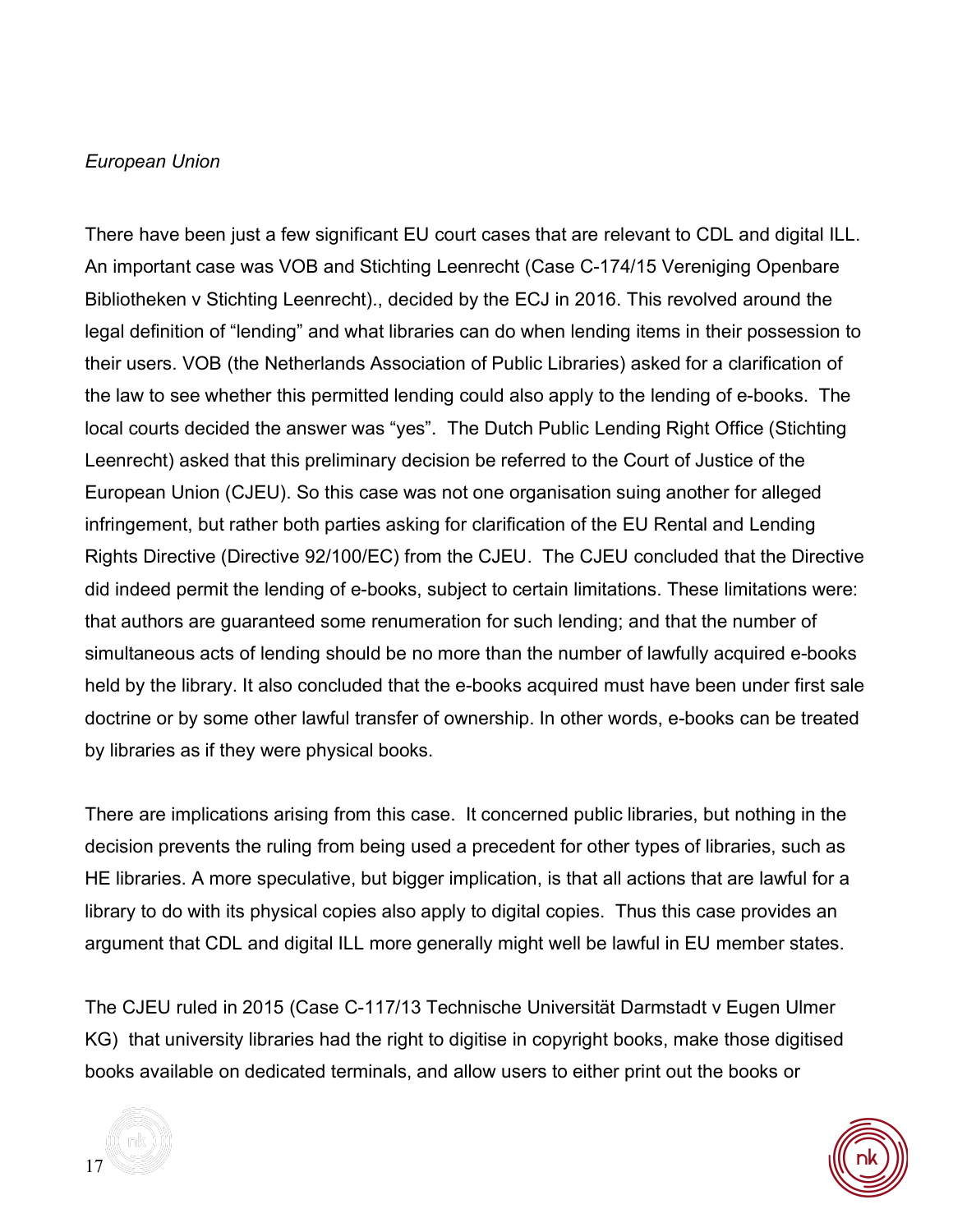download the digitised books (in both cases either extracts from the book, or the entire book). Ullmer is a scholarly publisher. The case went through various appeals before ending up at the CJEU, which ruled that member states are allowed to give publicly accessible libraries the right to digitise works contained in their collections, if such an act of reproduction is necessary for the purpose of making those works available to users, by means of dedicated terminals, within those establishments. However, that permission does not extend to acts such as the printing out of such digitised works on paper or their storage on a USB stick. However, such acts may, if appropriate, be authorised under national legislation provided that, in each individual case, the conditions laid down by the provisions in Articles 5(2)(a) or 5(2)(b) of the Information Society Directive (Directive 2001/29) are met.

Overall, then, there has been relatively little in ECJ cases that are helpful in providing clarity on the legality of CDL and digital ILL. This is further confirmed by a check of copyright legislation of the various Member Sates (see Appendix), where again there is little explicit permission for CDL. However, the rulings from the cases suggests support for digital lending by the CJEU.



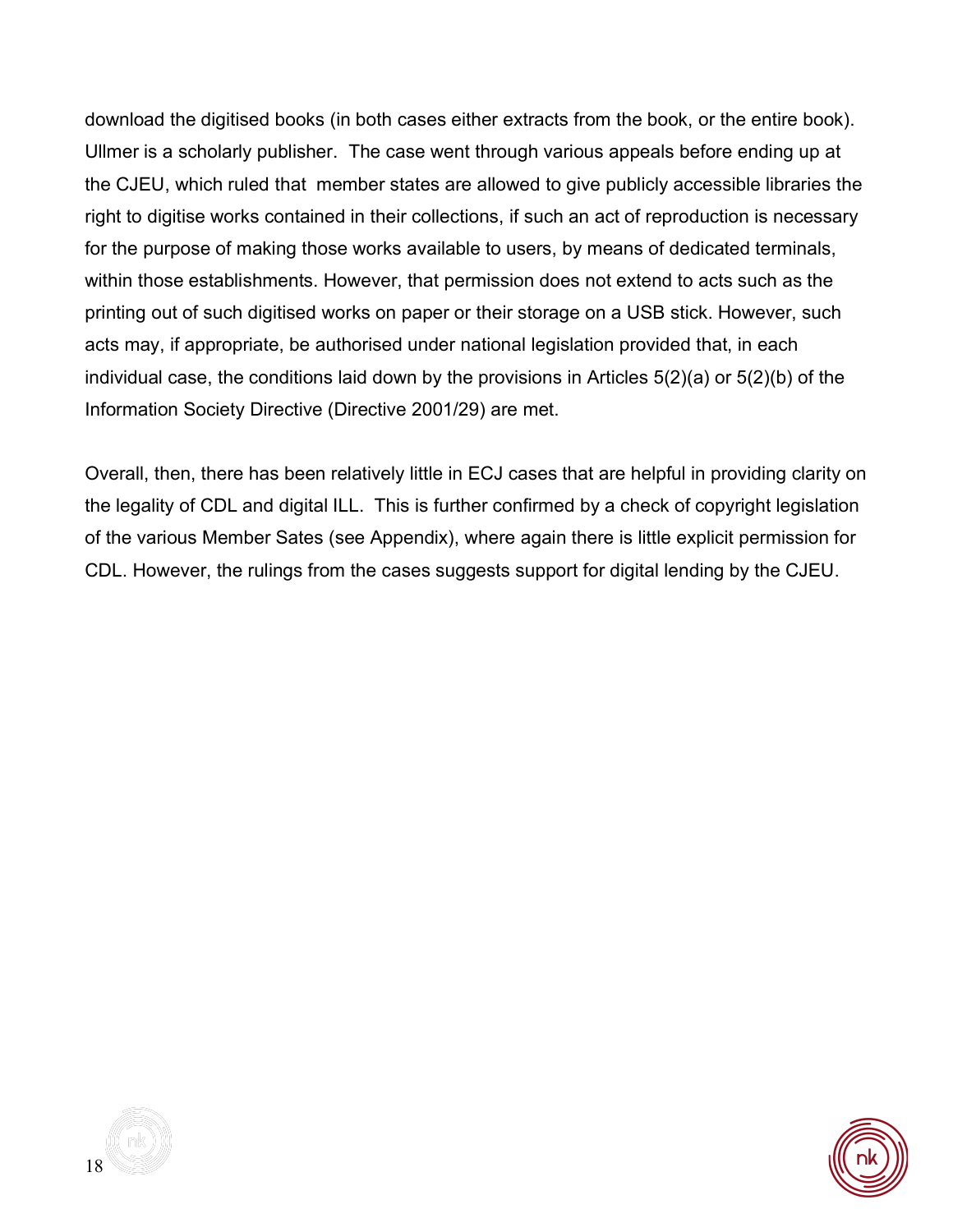# **5. Overview of Copyright Issues and Risk Analysis for Controlled Digital Lending in the UK**

The tables below set out the considerations that should be addressed in the design of a CDL system. The broad headings of copyright status of works, licensing options and copyright exceptions are broadly applicable across the legal jurisdictions we have examined. The details of the risk analysis apply to the UK situation as outlined in the previous sections of this report. The risk levels for each line of the table briefly summarise the nature of the risk and, where appropriate, provide suggestions for risk mitigation.

| <b>Copyright Status of Works</b>                                                       | <b>Low Risk</b>                                                                                                       | <b>Medium Risk</b>                                                                                                                                                                                                                            | <b>High Risk</b>                                                                                                                                                                                                   |
|----------------------------------------------------------------------------------------|-----------------------------------------------------------------------------------------------------------------------|-----------------------------------------------------------------------------------------------------------------------------------------------------------------------------------------------------------------------------------------------|--------------------------------------------------------------------------------------------------------------------------------------------------------------------------------------------------------------------|
| Published Works with known<br>authors                                                  | Pre-19th century works<br>out of copyright unless<br>special arrangements<br>(e.g. Peter Pan)                         | Pre-mid 20th century<br>- likely to be out of<br>copyright<br>all rights owner death date<br>checks recommended<br>If in copyright<br>-check for open licence<br>-check for licensing scheme<br>-check for applicable<br>copyright exceptions | Mid 20th/21st century<br>-likely to be in copyright<br>-all rights owner death date<br>checks required<br>-check for open licence<br>-check for licensing scheme<br>- check for applicable copyright<br>exceptions |
| Published Works with<br>Unknown or Untraceable<br>Rights Holders (Orphan<br>Works)     | Pre-19th century<br>- Out of copyright unless<br>special arrangements                                                 | Pre-mid 20th century<br>- Likely to be out of<br>copyright<br>- Do due diligence search<br>If in copyright<br>- check for relevant<br>copyright exceptions<br>- consider orphan works<br>licence                                              | Unknown publication date and<br>or mid 20th/21st century<br>- likely to be in copyright<br>- do due diligence search<br>- check relevant copyright<br>exceptions<br>- consider orphan works<br>licence             |
| Literary, Dramatic or Musical<br>Works Unpublished before 1<br>August 1989 (2039 rule) | Unknown author, reasonably<br>assumed to have died more<br>than 70 years previously<br>-likely to be out of copyright | Author unknown or known<br>author died before 1969<br>-rights owners may or may<br>not object<br>-check with rights owners                                                                                                                    | Popular author died before<br>1969<br>-rights owners likely to object<br>-check with rights owners<br>-may need to negotiate licence                                                                               |

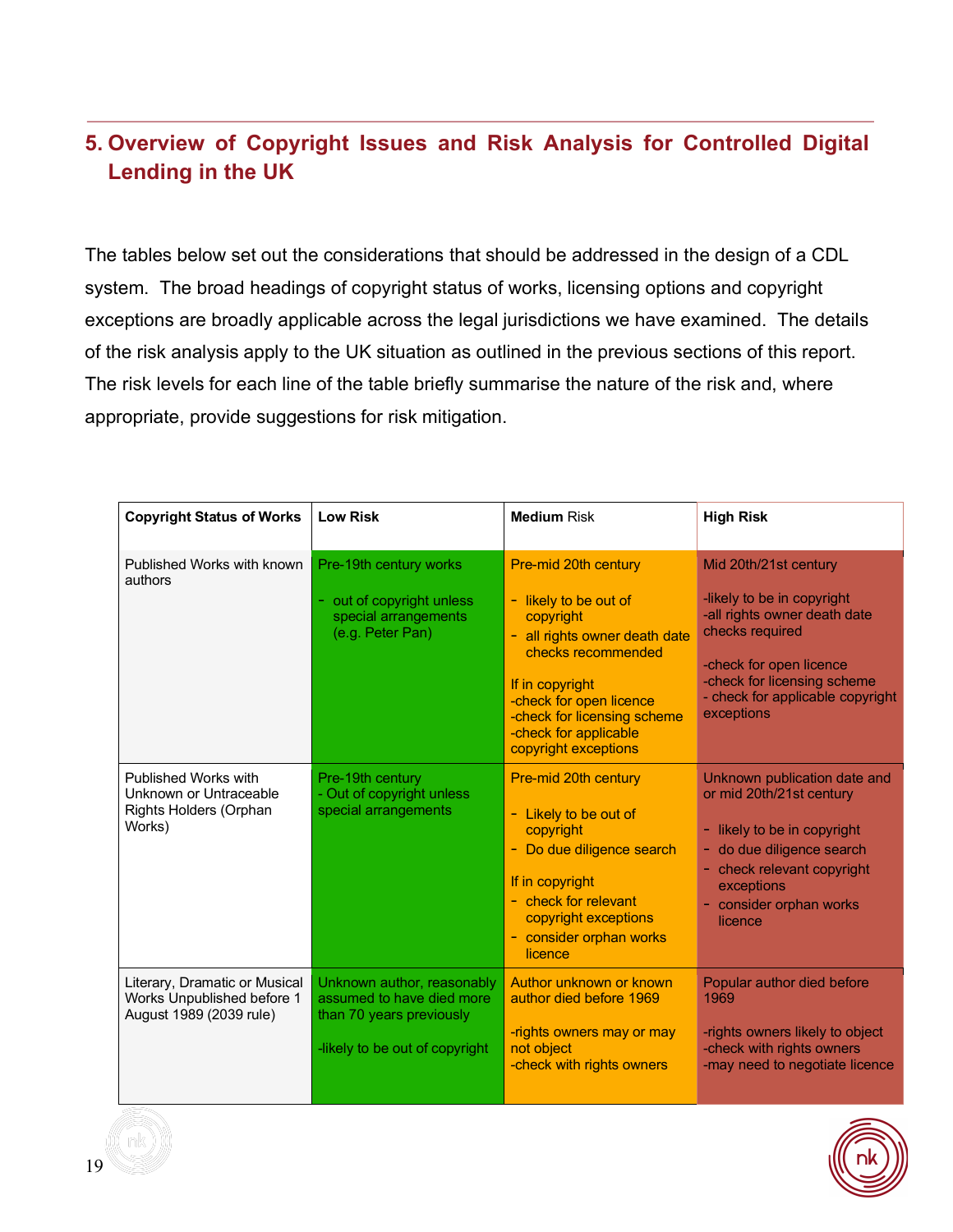|  | -may need to negotiate |  |
|--|------------------------|--|
|  |                        |  |
|  |                        |  |

Table 1 Risk Analysis and Mitigation of Digitisation of Works by Copyright Status

The only risk-free approach to CDL is to only include works that are out of copyright. However, the needs of libraries are increasingly to be able to provide digital, remote access to more recent works in their collections. So a risk-managed approach is required and this will involve determining the copyright status of works and deciding the degree of risk the library is willing to take. The decision will be influenced by factors such as whether the library is focusing on lending to support teaching and learning or for research purposes. It may well also depend on subject and research fields. Teaching needs are likely to be more focused on more recent, in copyright, works and research needs will range across older works and orphan works.

| <b>Licensing Options for</b><br><b>Acquisition of Lawful</b><br><b>Digital Copy</b> | <b>Low Risk</b>                                                                                                                         | <b>Medium Risk</b>                                                                                       | <b>High Risk</b>                                                                                                                                                                   |
|-------------------------------------------------------------------------------------|-----------------------------------------------------------------------------------------------------------------------------------------|----------------------------------------------------------------------------------------------------------|------------------------------------------------------------------------------------------------------------------------------------------------------------------------------------|
| Open Licences                                                                       | e.g. CC0 or CC-BY<br>lawfully applied to print or<br>digital copy<br>-acknowledge author if<br>reasonably possible                      | <b>CC-BY ND</b><br><b>CC-BY NC ND</b><br>-ensure CDL security<br>standards applied                       | Open licence unlawfully<br>applied<br>-e.g. plagiarism or moral<br>rights otherwise infringed<br>(except for CC0 licences)<br>-check rights holder<br>identity (e.g. CLA register) |
| Collective Licence from<br><b>CLA</b>                                               | Digital copies lawful<br>- extracts only of books<br>allowed<br>requires scans of works<br>owned by library to<br>comply with CDL rules | Copyright permission paid<br>copies<br>- do not comply with CDL<br>rules (works not owned by<br>library) | Lending may breach<br>licence<br>-only lend to on campus<br>and distance learners<br>- need separate licences<br>for second<br>extracts and users in<br>overseas campuses          |



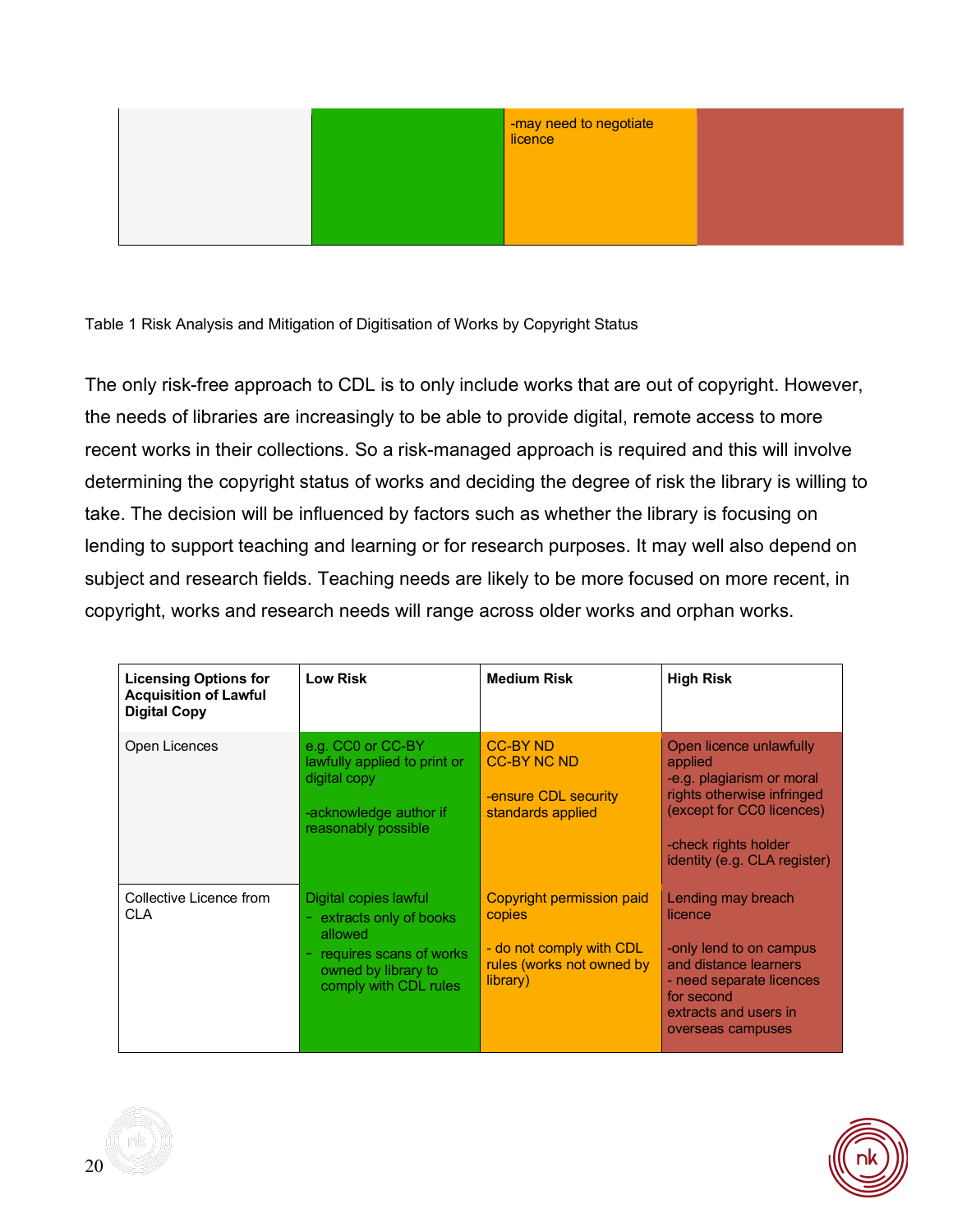Orphan Works Licence **Digital copies lawful** 

-can make available online -can use for educational purposes

Not clear if lending to other libraries is covered by licence

Table 2 Risk Analysis and Mitigation of Digitisation of Works by Licensing Option

If a library decides to include copyright material in their digital lending, the best licensing option is to identify works that are published under an open licence. These works are likely to already be in digital form and publicly available. The library should check whether the licence has been legitimately applied to the work, i.e., whether the work has been correctly attributed and whoever applied the licence has the right to do so. Lending digitised copies of whole works is not currently possible under the CLA licences, so this option is really only suitable for teaching and learning purposes and for individual researchers rather than a general loan collection. Orphan works licences are an expensive option and would be most appropriate for rare or historical material with a high value to the institutional and wider community.

When considering UK copyright exceptions, factors to take into account include: what proportion of a work can be copied; what uses can be made of the copy; is there a licensing scheme available that would prevent relying on the exception; and whether the terms of any contract associated with the work that would over-ride the exception are unenforceable. Reliance on an exception should take into account any conditions and exclusions in terms of what works are covered or excluded from the exception, whether any due diligence is required (for example searching for the contact details of a rights owner or checking whether replacement copies of list of damaged items can be purchased).

These considerations should be part of the risk analysis for sourcing and lending digital copies since the scope of the lending exception needs to be clarified, and current licence schemes and library privilege exceptions were not designed for controlled digital lending. Libraries should collect and retain details of the exception relied upon for each work, legal analysis and due diligence carried out as well as copies of request forms submitted by library users.



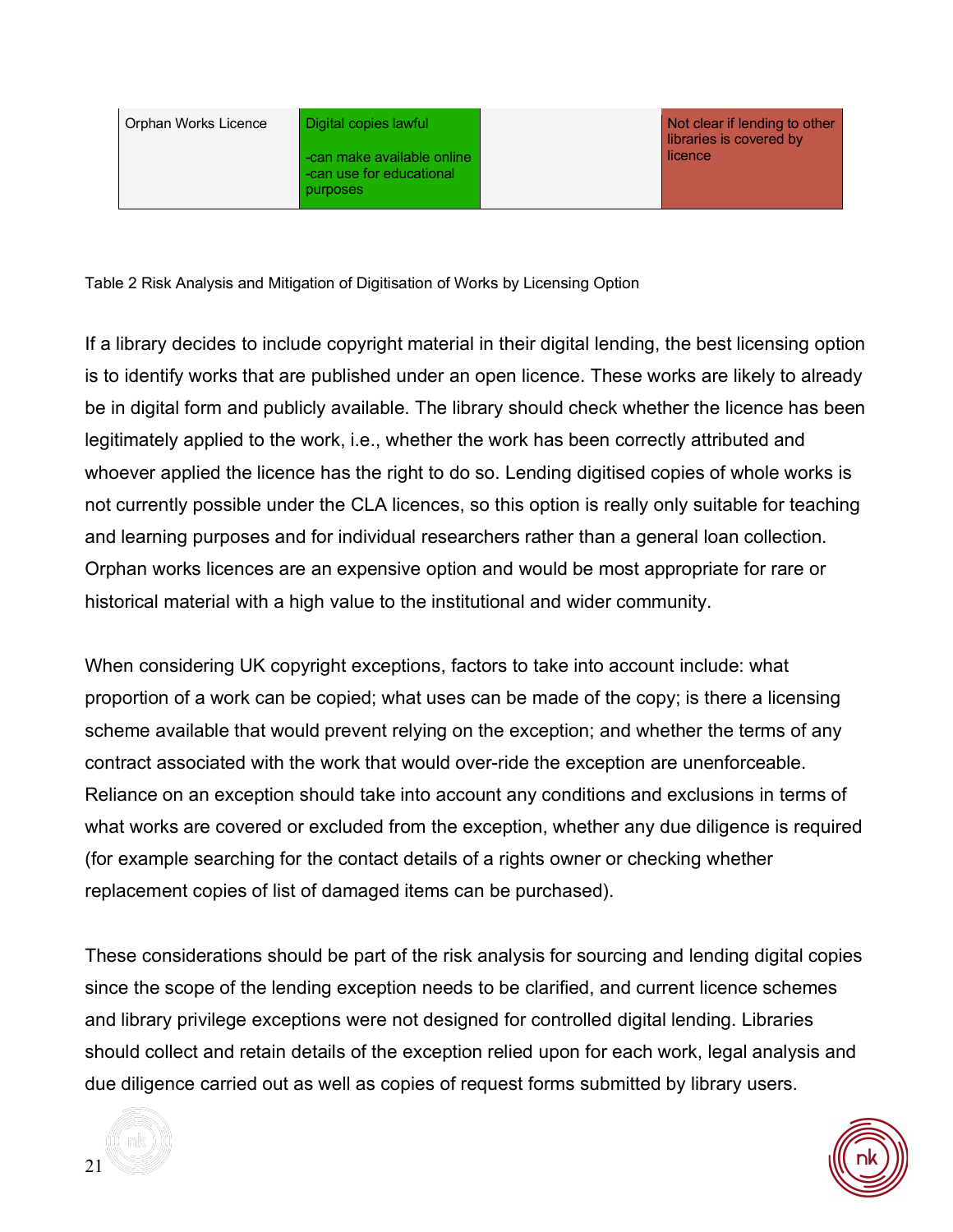| <b>Copyright Exceptions</b><br><b>Copyright, Designs and Patents</b><br><b>Act 1988</b> | <b>What is allowed</b>                                                                                                                                                                                                                                                                                                                                                                                                                                                                                                                   | <b>Risk Factors</b>                                                                                                                                                                                                                                             |
|-----------------------------------------------------------------------------------------|------------------------------------------------------------------------------------------------------------------------------------------------------------------------------------------------------------------------------------------------------------------------------------------------------------------------------------------------------------------------------------------------------------------------------------------------------------------------------------------------------------------------------------------|-----------------------------------------------------------------------------------------------------------------------------------------------------------------------------------------------------------------------------------------------------------------|
| 36A. Lending of copies by<br>educational establishments                                 | Copyright in a work is not infringed<br>by the lending of copies of the work<br>by an educational establishment.                                                                                                                                                                                                                                                                                                                                                                                                                         | The meaning of "copies" of the work is<br>not defined. It is unclear whether this<br>encompasses lending of digitised copies.                                                                                                                                   |
| 36. Copying and use of extracts<br>of works by educational<br>establishments            | Not more than 5% of a work may be<br>copied in any period of 12 months by<br>an organisation<br>For the purposes of instruction for a<br>non-commercial purpose<br>Can be communicated by or on<br>behalf of the educational<br>establishment to its pupils or staff                                                                                                                                                                                                                                                                     | Cannot be used if a licence is available<br>Does not apply to broadcasts or artistic<br>works not incorporated into other works<br>Copy cannot be communicated for any<br>other purposes, will be treated<br>as<br>infringing copy<br>Hard to track usage       |
| 41. Copying by librarians:<br>supply of single copies to other<br>libraries             | Can make a single copy of the whole<br>or part of a published work and<br>supply it to another, non-commercial,<br>library<br>Contract terms cannot override this<br>exception                                                                                                                                                                                                                                                                                                                                                           | The librarian must not know, or not be<br>able reasonably find out the contact<br>detailed of the person authorised to<br>permit the copying                                                                                                                    |
| 42. Copying by librarians etc:<br>replacement copies of works                           | Can make a copy of an item in an<br>institution's permanent collection to<br>preserve or replace that item in that<br>collection.<br>Can make a copy to replace an item<br>of another library that has been lost,<br>destroyed or damaged<br>Contract terms cannot override this<br>exception                                                                                                                                                                                                                                            | Can only use this exception if it is not<br>reasonably practicable to purchase a<br>copy of the item to achieve either of the<br>purposes<br>Cannot copy items from the lending<br>collection, only applies to reference<br>collections available to the public |
| 42A. Copying by librarians:<br>single copies of published works                         | Can make and supply a single copy<br>of one article in any one issue of a<br>periodical, or a reasonable<br>proportion of any other published<br>work<br>Copy can only be used for research<br>for a non-commercial purpose or<br>private study<br>Must be in response to a request<br>accompanied by a declaration signed<br>by requester<br>- the requester has not already had<br>a copy<br>- the requester is not aware of<br>anyone else who has/will made a<br>similar request<br>Contract terms cannot override this<br>exception | Librarian must not be aware that the<br>declaration is false<br>If the declaration is false the copy is<br>infringing<br>The requester is responsible for any<br>false declaration                                                                              |



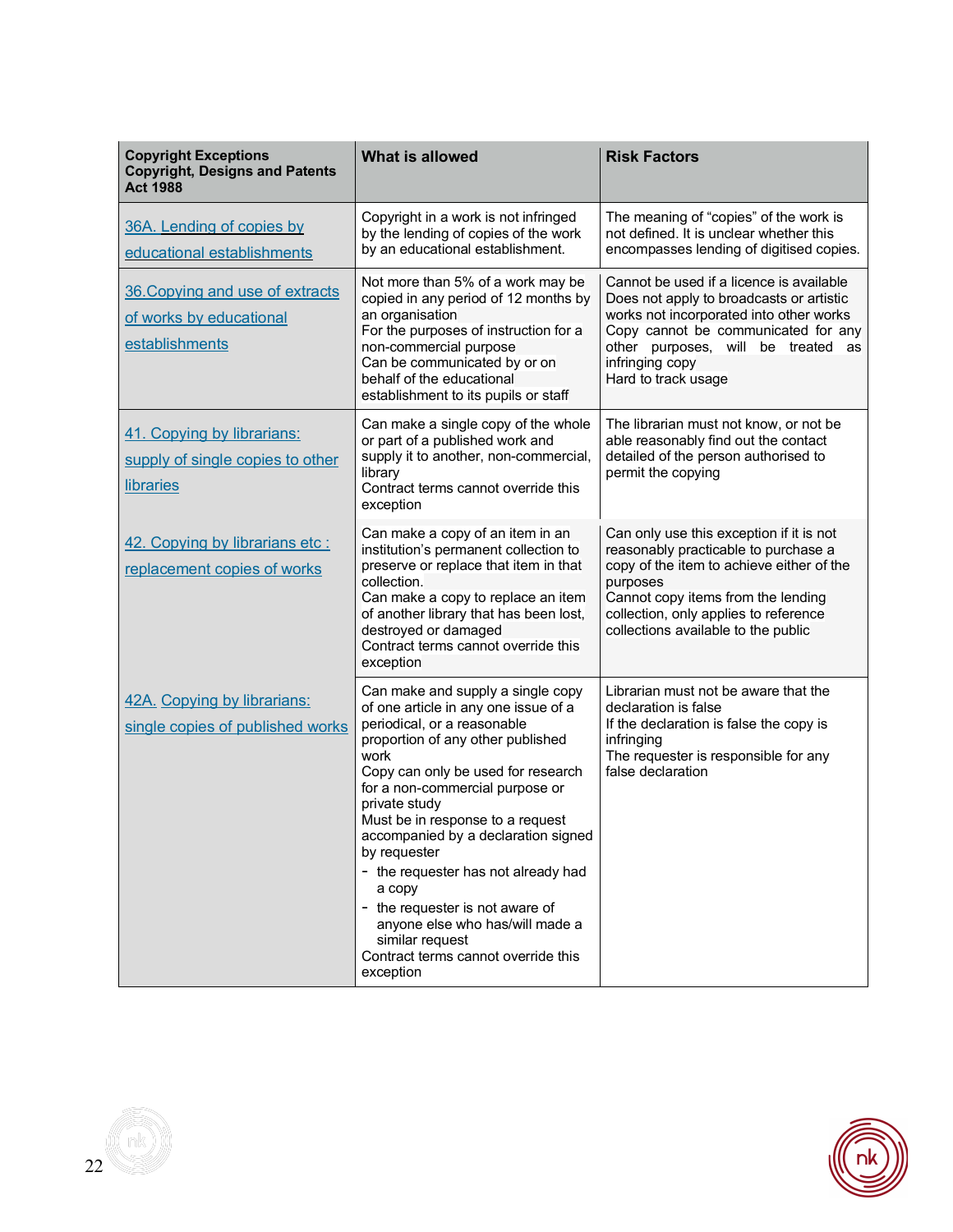| <b>Copyright Exceptions</b><br><b>Copyright, Designs and Patents</b><br><b>Act 1988</b> | What is allowed                                                                                                                                                                                                                                                                                                                                                                                                                                       | <b>Risk Factors</b>                                                                                                                                                                                                                                                                                               |
|-----------------------------------------------------------------------------------------|-------------------------------------------------------------------------------------------------------------------------------------------------------------------------------------------------------------------------------------------------------------------------------------------------------------------------------------------------------------------------------------------------------------------------------------------------------|-------------------------------------------------------------------------------------------------------------------------------------------------------------------------------------------------------------------------------------------------------------------------------------------------------------------|
| 43. Copying by librarians or<br>archivists: single copies of<br>unpublished works       | A librarian may make and supply a<br>single copy of the whole or part of an<br>unpublished work<br>Copy can only be used for research<br>for a non-commercial purpose or<br>private study<br>Must be in response to a request<br>accompanied by a declaration signed<br>by requester<br>- the requester has not already had<br>a copy<br>the requester will not supply the<br>copy to anyone else<br>Contract terms cannot override this<br>exception | Librarian must not be aware that the<br>requester declaration is false<br>If the declaration is false the copy is<br>infringing.<br>The copy is infringing if the work was<br>published or communicated to the public<br>before it came into the library's collection<br>The rights holder has prohibited copying |

Table 3 Overview and Risk Analysis of UK Copyright Exceptions



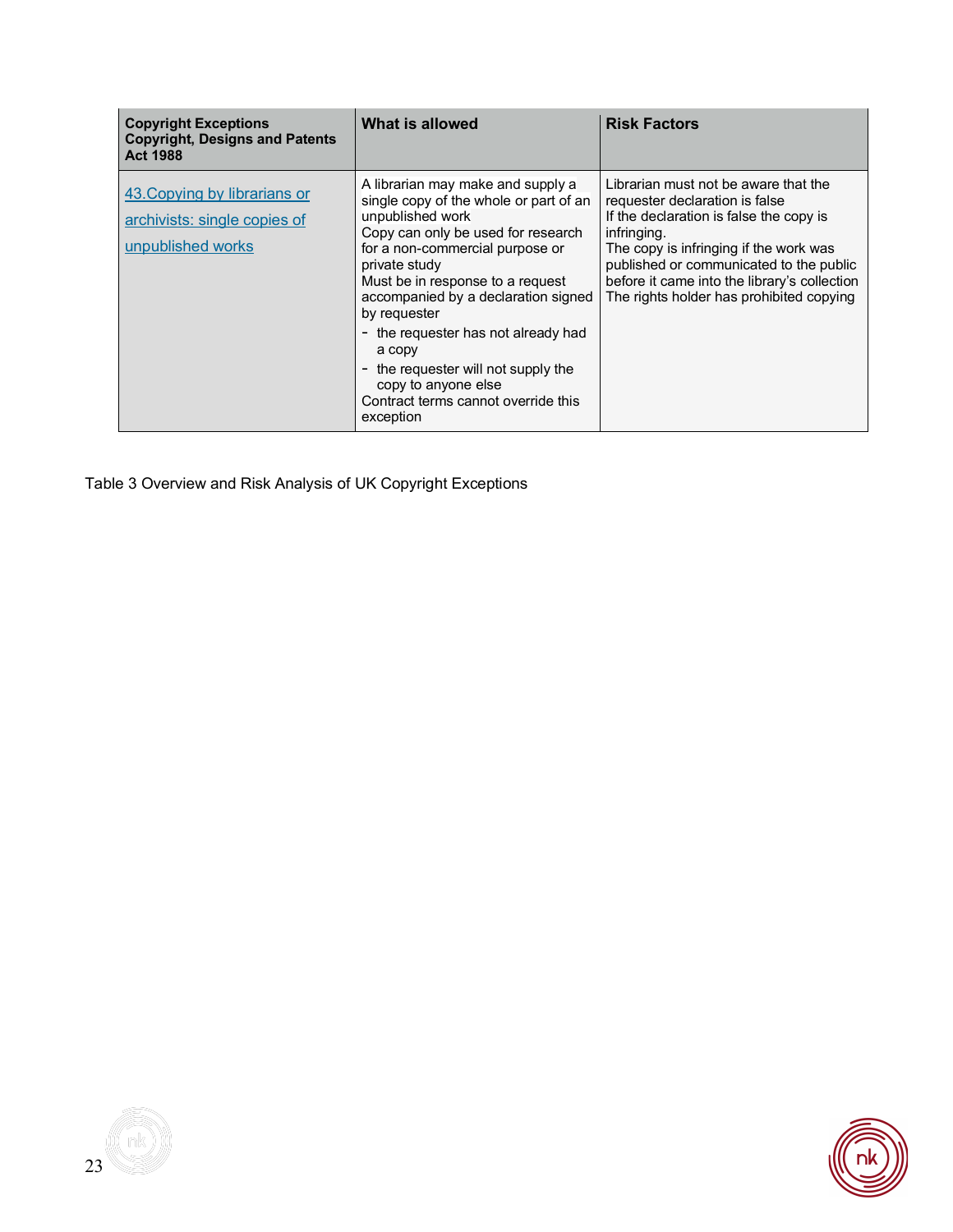# **6. Requirements for a CDL System**

CDL requires the following activities:

- Making, or otherwise acquiring, a digital copy of a physical work in a library collection;
- Putting the physical copy of the work digitised out of use and directing library users to digital loan copy;
- Applying loan conditions to the physical copy;
- Enforcing loan conditions through the application of TPMs.

Depending on legal requirements in different jurisdictions, other activities include:

- Ascertaining and recording the copyright status of each work;
- Carrying out and recording results of research to identify rights holders where appropriate;
- Identifying and recording relevant legal bases for making lawful digital copies of works to be lent where appropriate;
- Recording and applying conditions of the legal bases relied upon for copying. This includes categories of works and proportion of works that can be copied or how the use meets fair use purposes, for example;
- Capture and storage of requester declarations, licence agreements or other required; documentation to comply with requirements of legal bases relied on;
- Recording loans made for rights holder remuneration or other required purposes;
- Carrying out and documenting risk analysis and decision making.

A CDL software system should include, or interface with other systems, to facilitate CDL and library risk analysis and mitigation activities. Furthermore, librarians should maintain a watching brief on changes to the law and court judgments that may affect risk assessments. A CDL system should allow assessments to be updated to reflect the impact of changes to levels of risk, (selecting and effectively ingesting the risk factors as outlined in this report) for example when a work goes out of copyright or if a legally uncertain legal basis for action becomes certain.



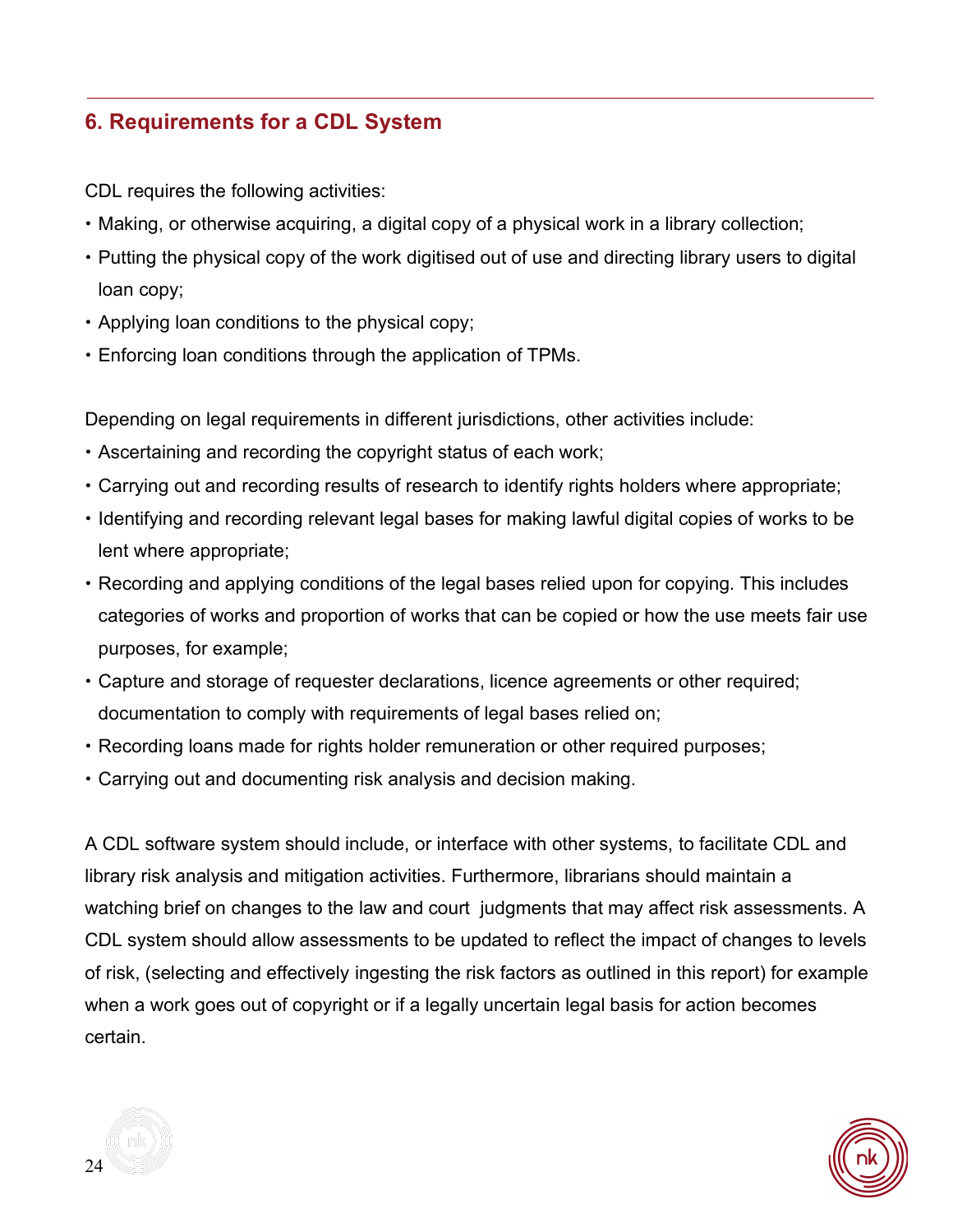Risk management is vitally important for libraries to avoid legal and reputational difficulties resulting from the implementation of CDL. The term vicarious liability refers to the liability of a person (natural or legal) for the acts or omissions of another person. Libraries as legal persons and employers are responsible for negligent acts (or omissions) carried out by employees in the course of employment. A lot depends on whether the employer has control over the activities, authorises them or directs them. Knowledge of unlawful activities is also a factor. In implementing CDL, libraries are potentially liable for any infringement of the law so should be doing so in based on a careful analysis of risk. System security is also important to prevent unauthorised use of CDL systems. Libraries already deal with security issues with their digital collections access systems and this should be extended to digitised copies of works included in a CDL system, so that lending conditions are strictly enforced.

Software vendors and hosts can reduce their liability for unlawful use of CDL software in various ways. One potential source of liability for software providers is secondary copyright infringement. Secondary infringement occurs if those involved knowingly undertake or facilitate infringement. As an example, under UK law (Copyright, Designs and Patents Act 1998 (ss. 22- 26)), providing the means for making infringing copies is a form of secondary infringement. If CDL software does not include any functionality relating to the making of digitised copies of works then this is unlikely to apply. Even if it did, liability would depend on whether the software could have other, legal uses, and whether the software provider encouraged unlawful use in some way. CDL software can be used for lawful purposes: if a jurisdiction's law allow this type of lending, if digitised works are out of copyright or if suitable licence arrangement are in place. In addition, software vendors can make clear statements that their software is intended for lawful user only and that they do not accept responsibility for unlawful actions by software users.

Software hosts can include suitable clauses in contracts to address the issue of liability for actions carried out by their customers using the software. For example:

The [Client] shall indemnify, and hold [Hosting Service] harmless for any losses, claims, damages, awards, penalties, or injuries incurred, including reasonable legal fees, which arise



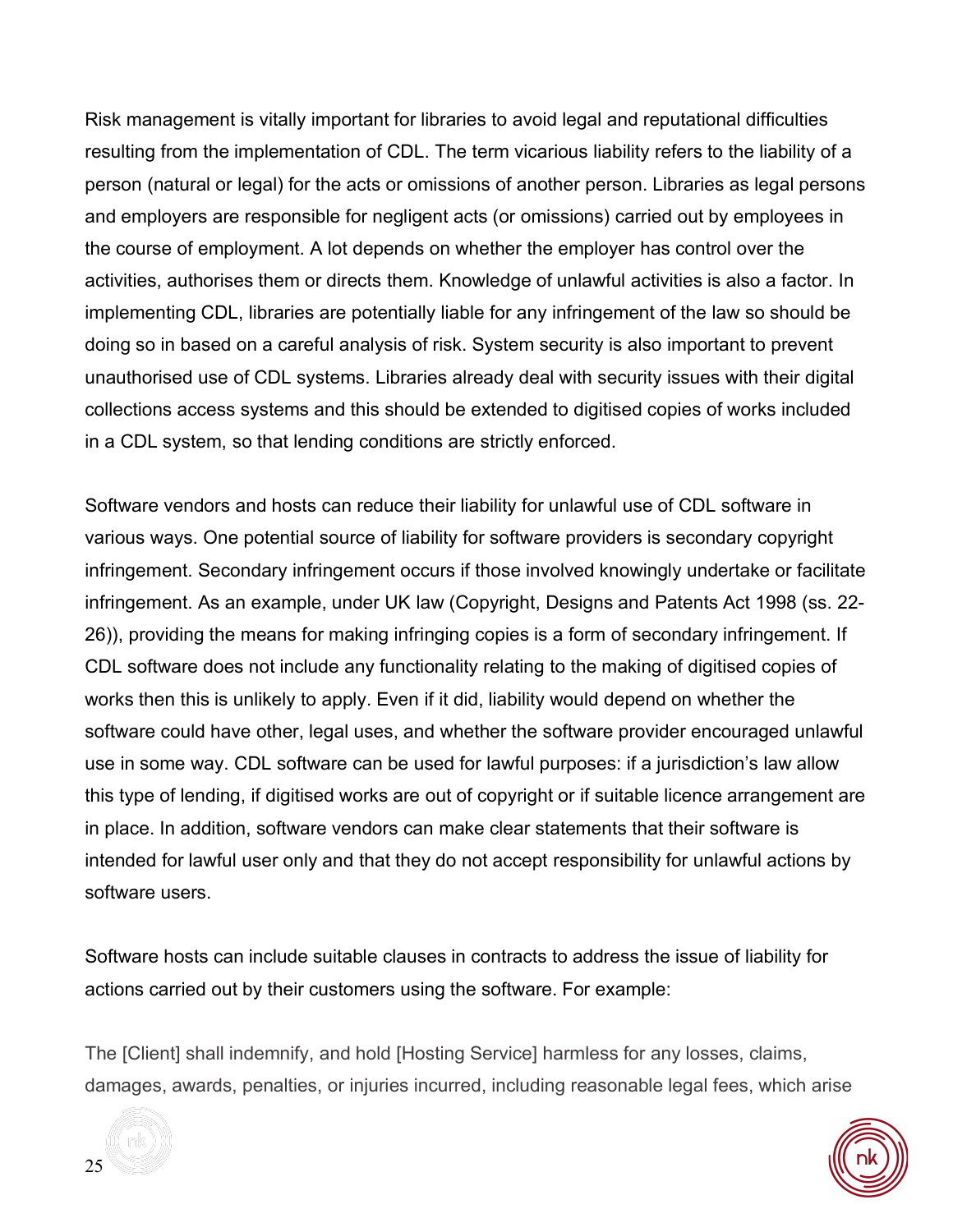from any claim by any third party of an alleged infringement of any copyright or any other proprietary right arising out of the use of the [Licensed Materials] by the [Client] or any [User}, whether authorised or not. No limitation of liability is applicable to this indemnification.

To the extent permitted by law, the [Hosting Service] is not liable to the [Client] for any loss resulting from a cause over which the [Hosting Service] does not have direct control, including but not limited to, failure of electronic or mechanical equipment or communication lines, telephone or other interconnect problems, unauthorised access, theft, operator errors, or for any actions taken by the [Client] or any [User], whether authorised or not, that are deemed to be illegal by a Court.

Conceivably, the The Electronic Commerce (EC Directive) Regulations 2002 could apply in The European Union if CDL software system if CDL software hosts qualify as information society services. Information Society Services are defined as 'any service normally provided for remuneration, at a distance, by means of electronic equipment for the processing (including digital compression) and storage of data, and at the individual request of a recipient of a service' (s. 2). CDL software systems may not involve processing or storage of digitised works, this may be done by the libraries or by other hosting services. In any case, the Regulations provide some defences against liability for service providers. They may have a defence if they are acting as a 'mere conduit', or transmitting data, or cache information temporarily. The service provider should not actively interact with the data, and in the case of caching, delete or prevent access to the cache in some circumstances (s.  $18(b)(v)$ ). The service provider may not be liable for hosting customer content if unaware of any illegality and if it has no control over what the subscriber does (s. 19). However, the Regulations state that once in possession of knowledge of illegal material, the service provider 'acts expeditiously to remove or disable access to the information' (Regulations ss. 18(b)(v) and 19(a)(ii).



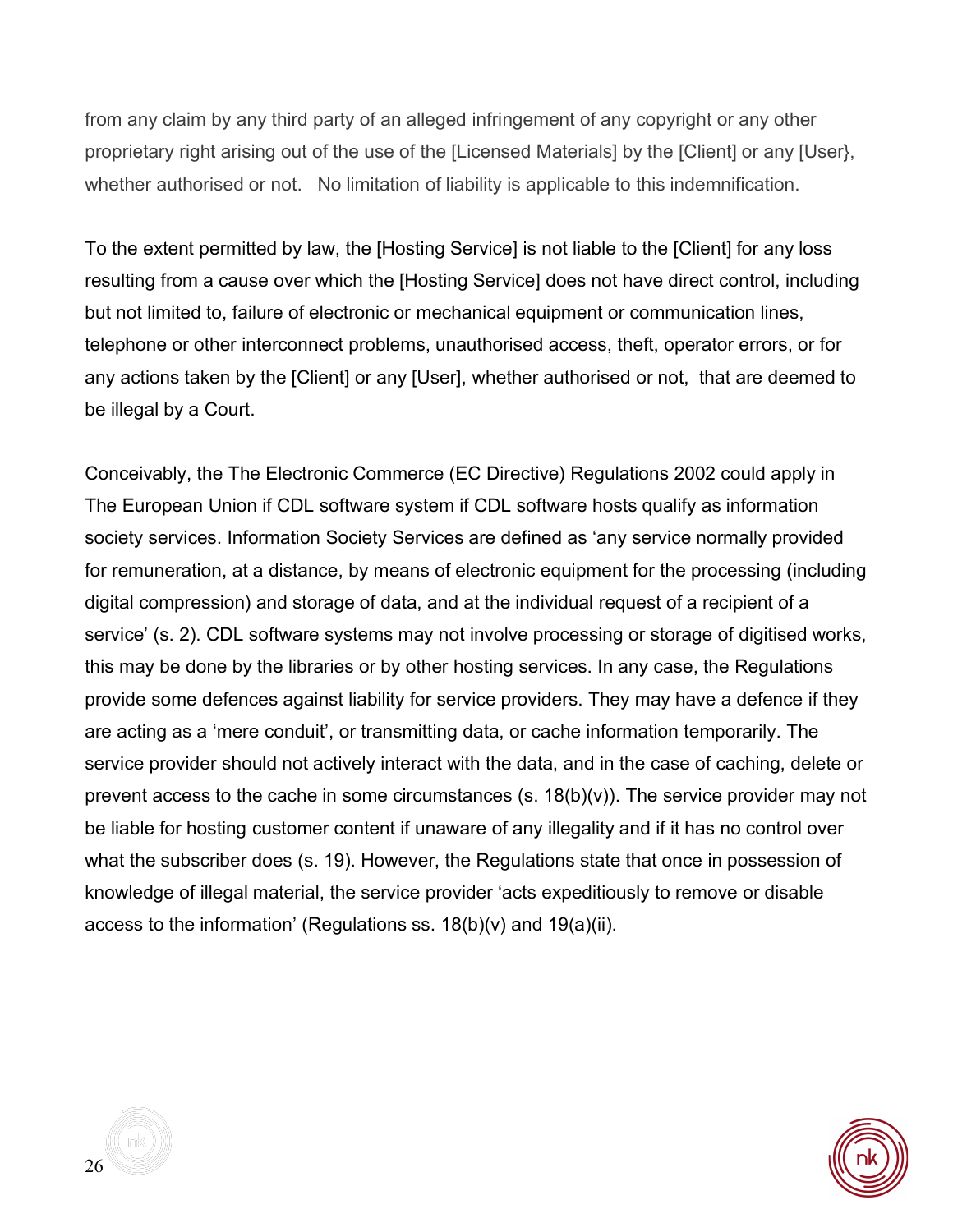# **7.The Future of CDL**

Wicht (2011) and Muller (2012) wrote early and far-sighted papers discussing ILL of e-books. Having analysed the laws of Germany, Canada and the USA, Muller concluded that the law was currently ambiguous and that libraries should lobby their national legislatures to create new legal instruments that will enable libraries to provide legally clear e-book access, including ILL. Wicht examined both the current (as then) ILL environment for e-books, and then possible future business models, i.e., short-term purchase (also known as short term lending, short term circulation or simply e-book loans), purchase on demand, print on demand, and consortial purchasing. She noted that each of these models have pros and cons and that a decision needed to be made on the basis of a library's particular situation. She strongly recommended that ILL, acquisitions and collection departments in each library work closely together to decide on the best solution for their library.

There is an interesting article by Matulionyte (2017) on EU rulings and laws on lending e-books by libraries. It does not cover CDL explicitly, but implicitly. In particular, she looked at whether PLR, as harmonised in the EU under the EU Rental and Lending Directive (Directive 2006/115) applies to e-books as well as print books. The CJEU confirmed this is the case in the VOB case, but she argued that PLR may not be the best way to undertake e-book lending. She thinks that using PLR would not address all the issues librarians face, nor would it provide appropriate renumeration to authors, so she recommended other possible solutions should be explored. These include compulsory collective licences or a renumerated digital lending exception.

Despite the convictions of the proponents of CDL in the USA, overall the legality of CDL in the USA is unclear. The Internet Archive case, if it gets a final court decision, is not necessarily relevant to libraries, as noted earlier, but would have a chilling effect on CDL if it goes in favour of publishers. Investing time and money into a process currently the subject of a major court case is likely to inhibit many libraries. It depends how risk-averse the library is. However, library management systems vendors are developing CDL systems. This implies they are



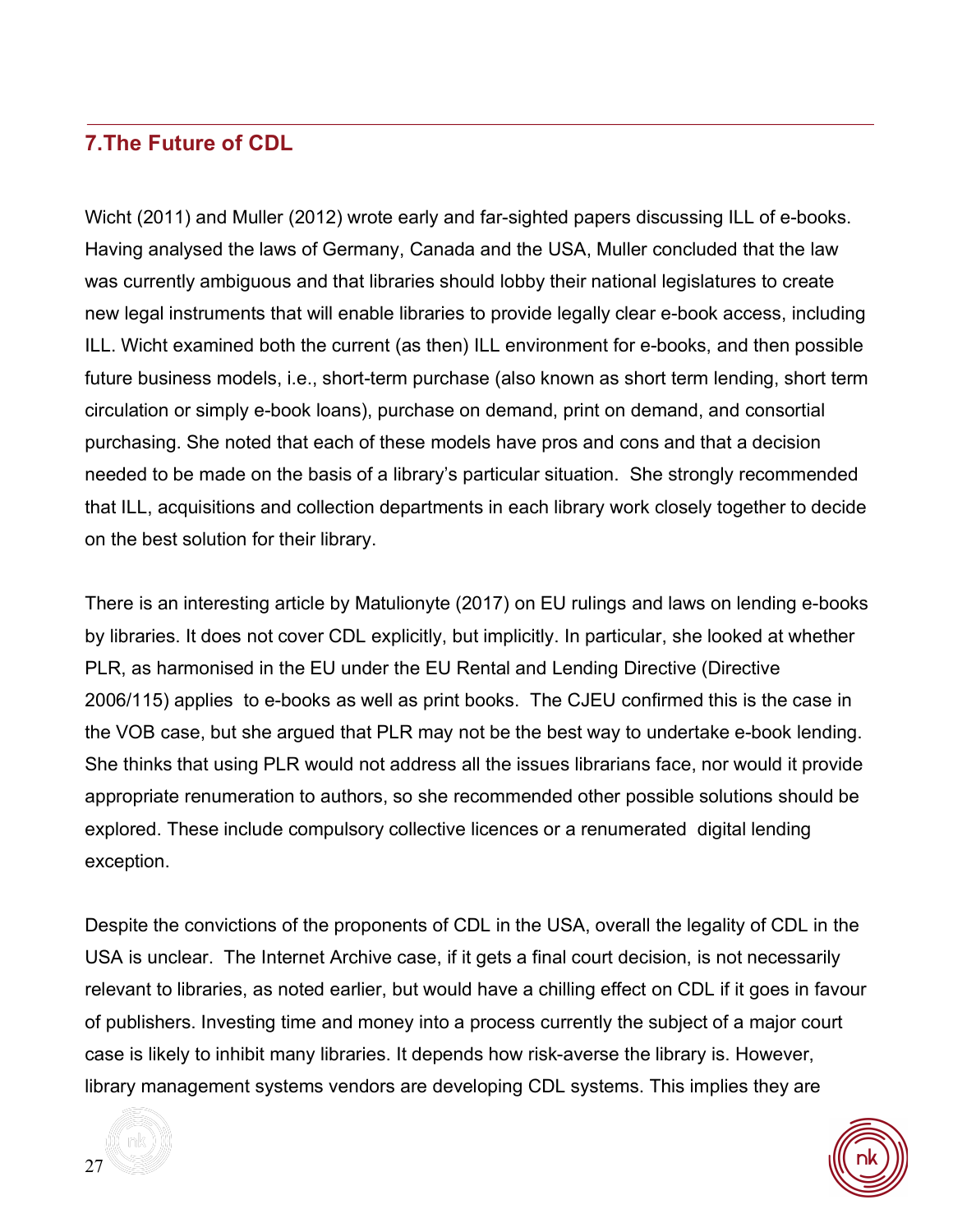confident CDL is legal in other countries and/or the US situation will get resolved with a reasonable compromise and/or US law will be updated to allow for CDL.

The issue of digital lending has become more prominent and arguably urgent due to the COVID 19 pandemic. Hudson and Wragg (2020) have explored whether the impact of COVID-19 on UK educational institutions and their students necessitates changes to copyright law. As far as CDL is concerned, Hudson and Wragg conclude that, without government intervention, a large-scale UK CDL system is unlikely. They suggest that CDL could be considered fair dealing, drawing on the confidence of US supporters of CDL that the activity constitutes fair use. The also point out that the UK copyright exception for lending by educational institutions (CDPA 1988, s. 36A) cannot be limited to physical lending for CDL to be lawful.

An international "statement of solidarity" (Library Futures 2021) that is relevant to CDL was released in late 2021. It covers the impact of technology on librarians' rights. Its demands include: copyright exceptions and limitations must be made for librarians to best serve the public; CDL and other innovative lending practices should be legally protected; and we must achieve universal access to knowledge for all users. It will be interesting to see just how influential this statement becomes.



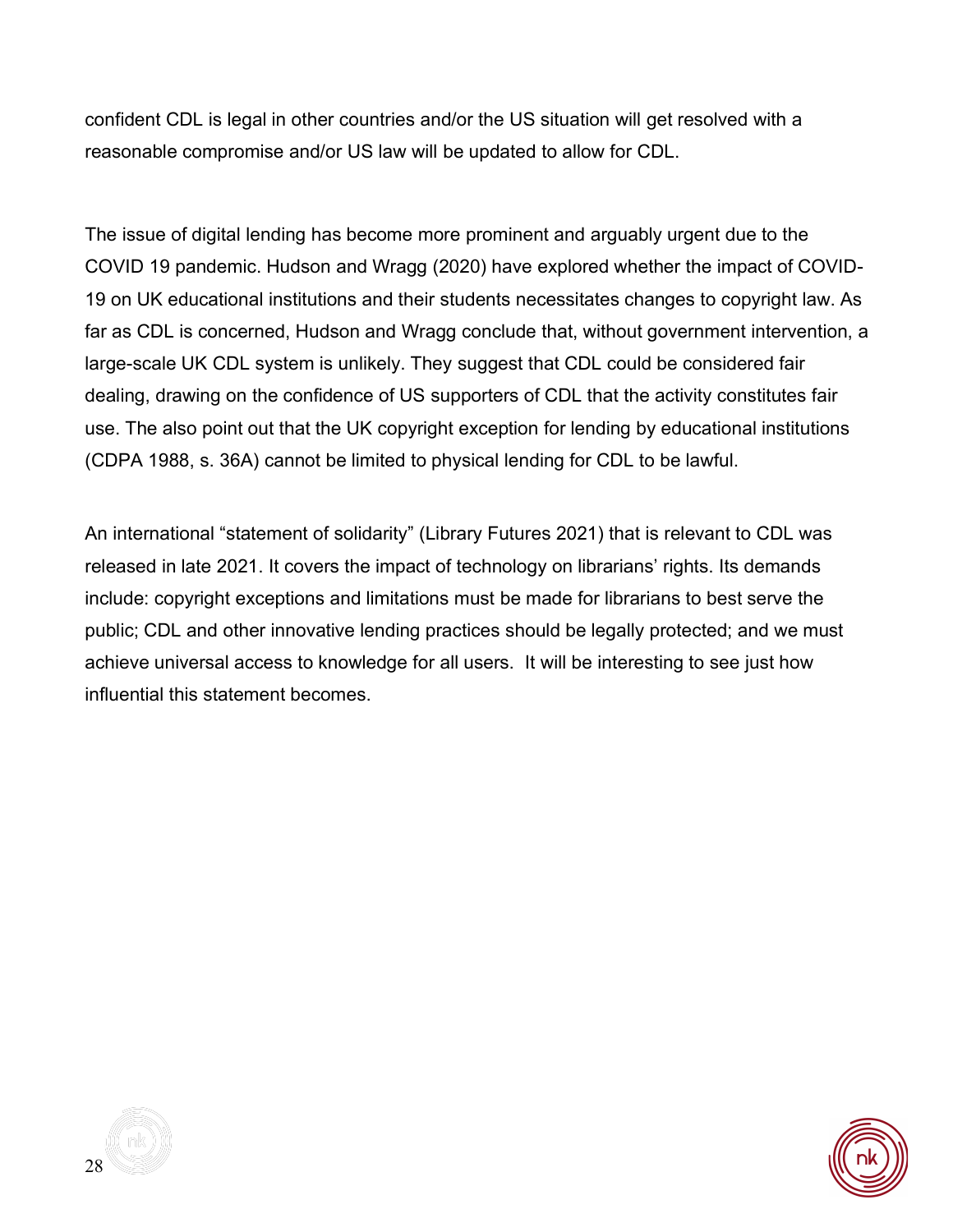**8. References**

17 U.S.C Copyright Act of 1976.

Authors Guild v. HathiTrust 755 F.3d 87 (2d Cir. 2014)

Campbell v. Acuff-Rose Music, Inc., 510 U.S. 569 (1994)

Case C-117/13 Technische Universität Darmstadt v Eugen Ulmer KG.

Case C-174/15 Vereniging Openbare Bibliotheken v Stichting Leenrecht.

Copyright, Designs and Patents Act 1988.

Directive 26/125/EC Directive on rental right and lending right and on certain rights related to copyright in the field of intellectual property.

Directive 2001/29/EC Directive on the harmonisation of certain aspects of copyright and related rights in the information society

Hudson, E. & Wragg, P., 2020. Proposals for copyright law and education during the COVID-19 pandemic. *Northern Ireland Legal Quarterly*, 71(4), pp. 571-594.

Library Futures, 2021. *International statement of solidarity.* Available from: HTTPS://WWW.LIBRARYFUTURES.NET/INTERNATIONAL-STATEMENT-OF-SOLIDARITY (accessed 30 November 2021).

Matulionyte, R., 2017. Lending e-books in libraries: is a technologically neutral approach the solution? *International Journal of Law and IT*, 25(4), pp. 259-282.